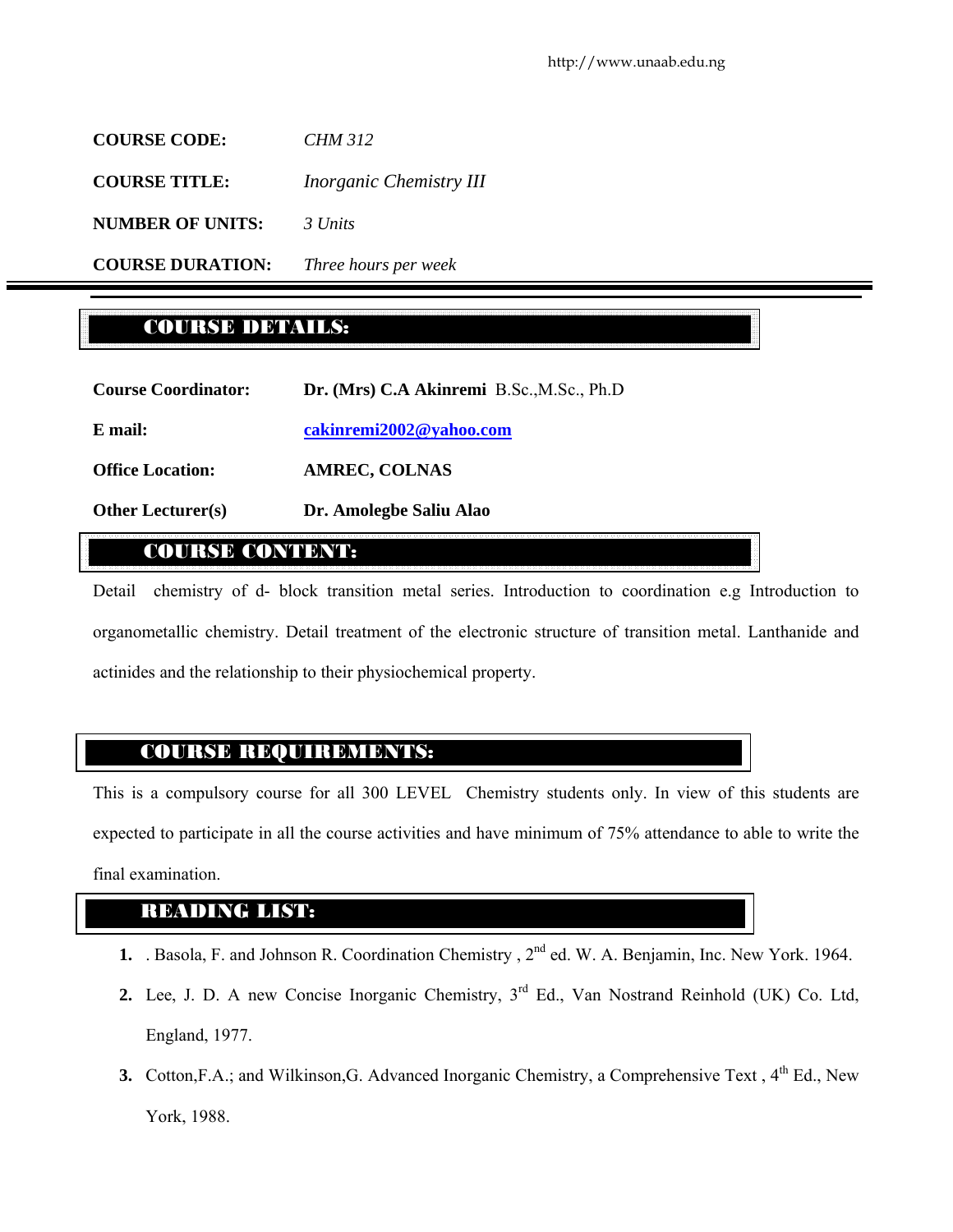- **4.** Wilkinson,G., Gillard,R.D.,and McCleverty, J.A.Comprehensive Coordination,Vol1, Pergamon Press, Elmsford, New York, 1987.
- **5.** David. N. Complexes and 1<sup>st</sup> row Transition elements 1<sup>st</sup> ed. Macmillian Press Ltd, London, 1974.

# LEXUALE ENOTES

## **INTRODUCTION**

## **Position in the Periodic Table**

The periodic table comprises of the s-block(2 groups), p-block(6 groups), d-block(10 groups) and fblock elements(14 groups). The transition elements are in the central block of the periodic table. There are three rows of elements in the central or d-block of the periodic table. Each contains ten metallic elements and corresponds to the filling of 3d, 4d and 5d orbitals in these atoms.

**Table 1.1** 

| لہ                    |                     |                            | o                             |                          | 8                            | u                 | 10                  |                                                | 12                    |                                                   |
|-----------------------|---------------------|----------------------------|-------------------------------|--------------------------|------------------------------|-------------------|---------------------|------------------------------------------------|-----------------------|---------------------------------------------------|
| Sc <sup>a</sup>       | Ti <sup>a</sup>     | л 7а                       | $\operatorname{Cr}^{\rm a}$   | $Mn^a$                   | Fe <sup>a/b</sup>            | Co <sup>a/b</sup> | Ni <sup>a/b</sup>   | Cu <sup>a/b</sup>                              | $Zn^a$                | $[Ar]3d^{n}4s^{m}$                                |
| scandium              | titanium            | vanadium                   | chromium                      | manganese                | iron                         | cobalt            | nickel              | copper                                         | zinc                  |                                                   |
| $\nabla^a$<br>Yttrium | $Zr^a$<br>zirconium | Nb <sup>a</sup><br>niobium | Mo <sup>a</sup><br>molybdenum | $Tc^{a/b}$<br>technetium | $Ru^{a/b}$<br>ruthenium      | $Rh^b$<br>rhodium | $Pd^b$<br>palladium | $\mathbf{A} \mathbf{g}^{\mathbf{b}}$<br>silver | $Cd^{a/b}$<br>cadmium | $Kr$ <sup>1</sup> 4d <sup>n</sup> 5s <sup>m</sup> |
| La <sup>a</sup>       | $Hf^a$              | $Ta^a$                     | $W^a$                         | $Re^{a/b}$               | $\mathrm{Os}^{\mathrm{a/b}}$ | $Ir^b$            | $Pt^b$              | $Au^b$                                         | $Hg^b$                | $[Xe]5d^n6s^m$                                    |
| Lantahnum             | hafnium             | tantalum                   | tungsten                      | rhenium                  | osmium                       | iridium           | platinium           | gold                                           | mercury               |                                                   |

[where n and m are the number of electrons which is a maximum of 10 for d-orbital and 2 for s-orbital; For "a" and "b", see section on complex formation]. The general properties are

- 1. **Metallic properties**: good conductors of heat and electricity, hard, strong, ductile and has metallic lustre. Form alloys with other metals. for example, Ti-Fe, Mn-Fe. They have very high melting and boiling points, higher than 1000ºC[Except La and Ag-920 and 961 ºC respectively] Also Zn-420, Cd-321, Hg melts at -38 ºC[this is because of complete d-shell, so the d-shell donot take part in metallic bonding].
- 2. **Variable oxidation states:** The variable oxidation states shown by transition elements are primarily due to the fact that successive ionization energies of a transition metal atom increase gradually. In general, the lower oxidation states are reducing and the higher oxidation states are oxidising. For example,  $Cr^{+2}$  is rapidly oxidised to  $Cr^{+3}$  in the presence of air  $[K_2Cr_2O_7]$ .  $(K^+)_2(Cr^{+6})_2(O^{-2})_7$  is a powerful oxidising agent and reduced to  $Cr^{+3}$ . Also the lower states of these metals gives mainly basic oxides while higher oxidation states gives majorly acidic oxides. Intermediates are usually amphoteric. See Table 1.2.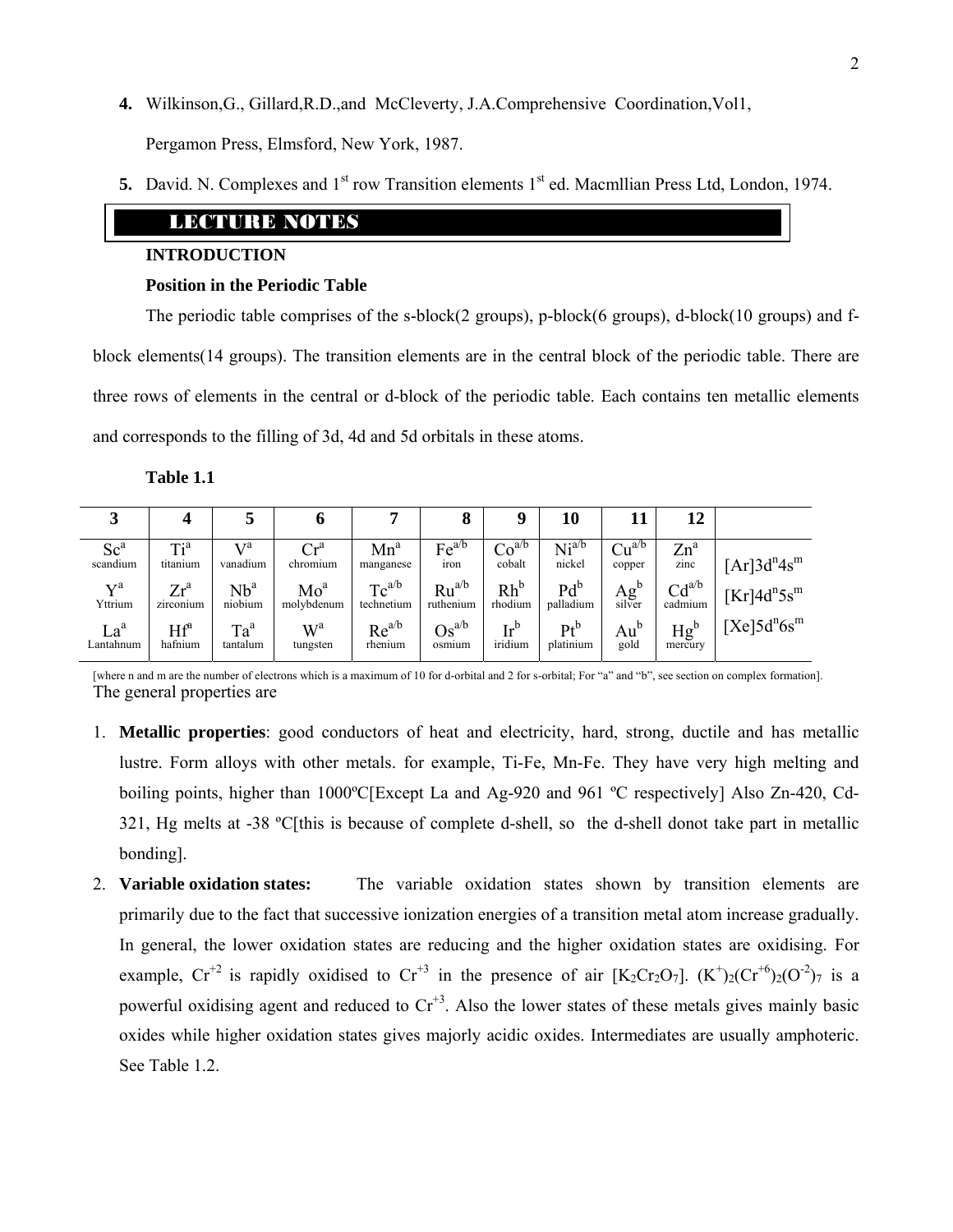#### **Table 1.2 Oxides of Manganese**

| Oxide            | <b>Oxidation State</b> | <b>Nature of Oxide</b> | <b>Salts</b>                                     |
|------------------|------------------------|------------------------|--------------------------------------------------|
| MnO              | $+2$                   | <b>Basic</b>           | $Mn^{2}$ salts                                   |
| $Mn_2O_3$        | $+3$                   | <b>Basic</b>           | Few Mn <sup>+3</sup> salts(eg MnF <sub>3</sub> ) |
| MnO <sub>2</sub> | $+4$                   | Amphoteric             | $Mn(SO_4)_2$ and $K_2MnO_3$                      |
| MnO <sub>3</sub> | $+6$                   | Acidic                 | $K_2MnO_4$                                       |
| $Mn_2O_7$        | $+7$                   | Acidic                 | KMnO <sub>4</sub>                                |

3. **Atomic and ionic size**: Increase of 0.1-0.2A° between 1<sup>st</sup> and 2<sup>nd</sup> row transition elements, but hardly any increase between  $2<sup>nd</sup>$  and  $3<sup>rd</sup>$  row transition elements. Lanthanide contraction cancels almost exactly the normal size increase on descending a group of transition elements. Therefore, difference in properties greater between  $1<sup>st</sup>$  and  $2<sup>nd</sup>$  than  $2<sup>nd</sup>$  and  $3<sup>rd</sup>$ .

| 1.57           | <b>Ca</b><br>1.74 | Sc<br>1.44 | T <sub>i</sub> | V<br>$1.32$   1.22   1.17 | Cr         | Mn<br>1.17       | Fe         | Co<br>$1.17$   1.16   1.15   1.17 | Ni         | Cu         | Zn<br>1.25             |
|----------------|-------------------|------------|----------------|---------------------------|------------|------------------|------------|-----------------------------------|------------|------------|------------------------|
| Rb<br>2.16     | Sr<br>1.91        | Y<br>1.62  | Zr             | Nb<br>$1.45$   1.34       | Mo<br>1.29 | Tc<br>$\sim$ $-$ | Ru<br>1.24 | Rh<br>1.25                        | Pd<br>1.28 | Ag<br>1.34 | C <sub>d</sub><br>1.41 |
| $\mathbf{C}$ s | Ba                | La         | Hf             | Ta                        | W          | Re               | $\rm Os$   | $\ln$                             | Pt         | Au         | Hg                     |
| 2.35           | 1.98              |            | $1.69$ 1.44    | 1.34                      | 1.30       | 1.28             | 1.26       | 1.26                              | 1.29       | 1.34       | 1.44                   |

**Table 1.3; Size of Atoms** 

Lanthanide series

**Lanthanide Contraction**: Each succeeding lanthanides differs from its immediate predecessor in having one or more electron in the 4f (though there are some exceptions) and an extra proton in the nucleus of the atom. The 4f electrons constitute inner shells and are rather ineffective in screening the nucleus. This leads to a gradual increase in the attraction of the nucleus to the electrons in the outermost shell as the nuclear charge increases, and a consequent contraction in the atomic radius.

4. **Density**:In transition elements, there is increased nuclear charge due to poor screening effect of the dorbitals and so attracts all the electrons added more strongly. In addition, the extra electrons added occupy inner orbitals. Hence, transition elements have higher density compared to Group 1 and 2. Elements with highest density are Osmium-22.57g/cm<sup>3</sup> and iridium-22.61g/cm<sup>3</sup>.

#### 5. **Magnetic properties:**

The magnetic properties of complexes give information on the electronic structure and consequently the oxidation state of the central atom and on the character of the bonds. It gives information on the ligand field-weak or strong and electronic structure of the metal-high or low spin.

The magnetic susceptibility is traditionally measured with a Guoy balance, which consists of a sensitive balance from which the sample hangs in the form of a narrow cylinder and lies between the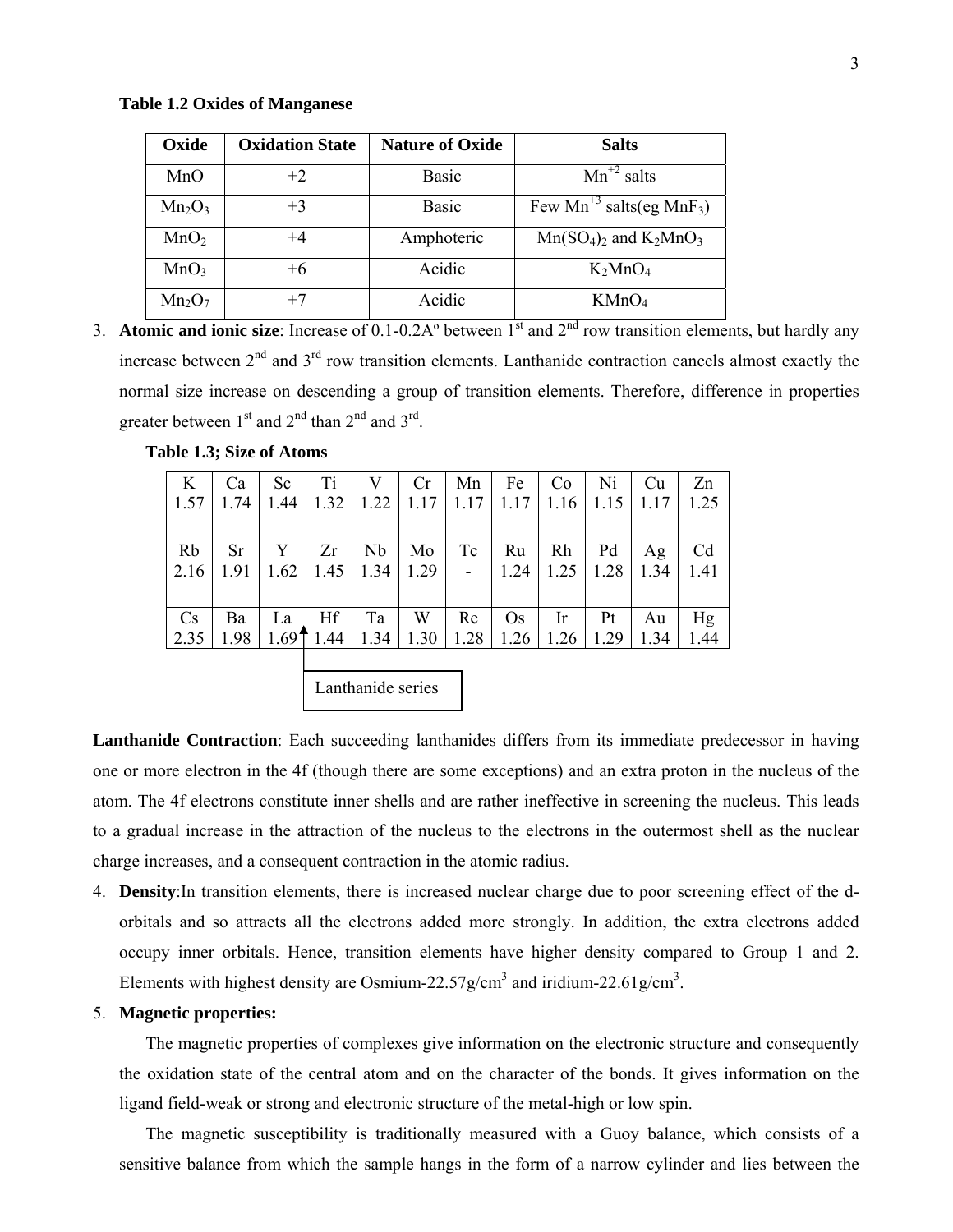poles of a magnet. If the sample is paramagnetic, it is drawn to the field and its apparent weight is greater than when the field is off. A diamagnetic sample tends to be repelled by the field and appears to weigh less when the field is turned on. The balance is normally calibrated against a sample of known magnetic susceptibility. This enables predictions to be made regarding the oxidation state, bond type and stereochemistry of the metal complexes.

Magnetic susceptibility is measured by the ratio of the intensity of magnetization produced in a substance to the magnetizing force or intensity of field to which it is subjected. The magnetic moments are not measured directly. Instead, the magnetic susceptibility of a material is measured and then the magnetic moment is then calculated from the magnetic susceptibility

Magnetic moments are expressed in units of Bohr magnetons BM

$$
IBM = \frac{eH}{4\pi mc}
$$

where  $e =$  electronic charge h= Planck's constant m= electron mass

c = speed of light for a single electron, spin only magnetic moment  $\mu_s$ 

:. 
$$
\mu_s
$$
 (in BM) = g [s (s+1)]<sup>1/2</sup>

where  $s=$  absolute value of the spin quantum number

 $g = gyromagnetic ratio ("g factor").$ 

For a free electron  $g = 2.00023 \approx 2.00$ .  $s = \frac{1}{2}$ 

 $\therefore \mu_s = 2\left[\frac{1}{2}\left(\frac{1}{2} + 1\right)\right]^{1/2} = 1.73 \text{BM}.$ 

Therefore any atom ion or molecule with one unpaired electron has a

 $\mu$ <sub>s</sub> = 1.73BM for example Cu<sup>2+</sup>, H, ClO<sub>2</sub>

If there are several electron spins in each molecule, they combine to a total spin S, and then  $s(s+1)$  should be replaced by  $S(S+1)$ 

$$
\div \mu_{\rm s} = g[S(S+1)]^{\frac{1}{2}}
$$

Where S=sum of the spin quantum number  $S=$ <sup> $1/2$ </sup> for the individual electrons. **[See Table 1.4**]

The values attained for experiment sometimes differ from the theoretical values, because of the contribution of orbital motion. Wave mechanics show that

$$
\mu_{s+L} = [4S(S+1) + L(L+1)]^{\frac{1}{2}}
$$

where L = orbital angular momentum quantum number of ion. The observed  $\mu$  frequently exceeds  $\mu_s$ but seldom is as high as  $\mu_{S+L}$ . This is because the electric field of other atoms, ions and molecules surrounding the metal ion in its compounds restrict the orbital motion of the electrons, so that the orbital angular momentum and hence the orbital moments are wholly or partially "quenched".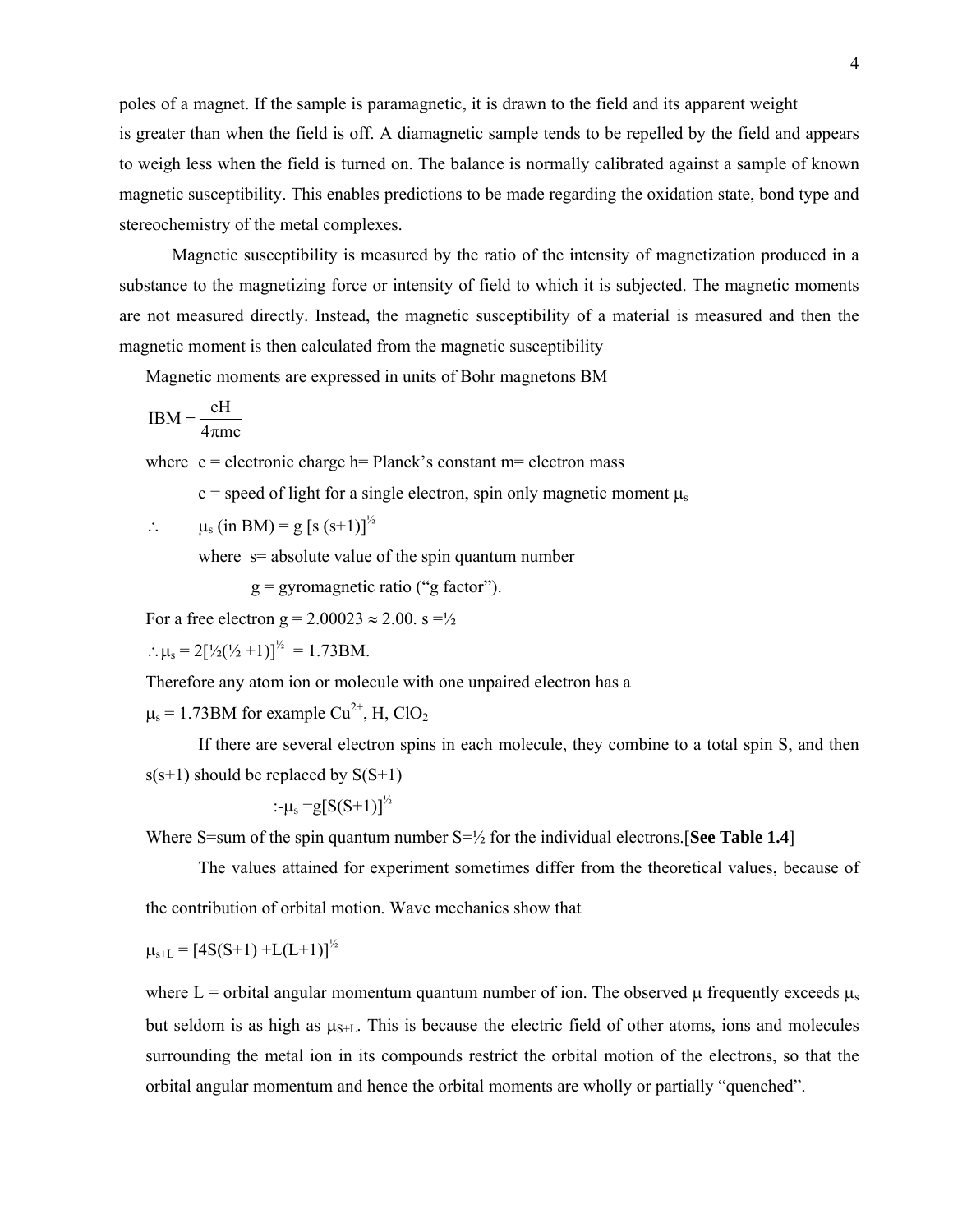| No of unpaired electrons |               | $\mu_s$ (BM) |
|--------------------------|---------------|--------------|
|                          | $\frac{1}{2}$ | 1.73         |
|                          |               | 2.83         |
|                          | 3/2           | 3.87         |
|                          |               | 4.90         |
|                          |               | 5.92         |

**Table 1.4: Spin-only magnetic moments** 

*Paramagnetism Paramagnetic* behaviour results when the applied magnetic field lines up all the existing magnetic moments of the individual atoms or molecules that make up the material. This results in an overall magnetic moment that adds to the magnetic field. Paramagnetic materials usually contain transition metals or rare earth elements that possess unpaired electrons.

*Diamagnetism:* Here, the substance is repelled by a magnetic field. The diamagnetic behaviour is due to small magnetic moments that are induces by the magnetic field but do not exist in the absence of the field. Therefore, moments so induced are in opposition to the inducing field, thereby causing repulsion.All materials show a diamagnetic response in an applied magnetic field. In fact, diamagnetism is a very general phenomenon, because all paired electrons, including the core electrons of an atom, will always make a weak diamagnetic contribution to the material's response. However, for materials that show some other form of magnetism (such as ferromagnetism or paramagnetism), the diamagnetism is completely overpowered.

*Ferromagnetism:* A *ferromagnetic* substance is one that, like iron, retains a magnetic moment even when the external magnetic field is reduced to zero. This effect is a result of a strong interaction between the magnetic moments of the individual atoms or electrons in the magnetic substance that causes them to line up parallel to one another. Ferromagnetic materials, when heated, eventually lose their magnetic properties. This loss becomes complete above the Curie temperature, named after the French physicist Pierre Curie, who discovered it in 1895. (The Curie temperature of metallic iron is about 770° C/1420° F.)

- 6. **Complex ions formation**: The early and lighter transition elements forms stable complex with ligands of donor atoms N, O, F called the "a" class. While the later and heavier transition elements forms more stable complexes with heavier elements from group 15, 16 and 17 called the "b" class. Some display intermediates- **See Table 1.1.** A complex ion is one that contains a central ion linked to other atoms, ions or molecules which are called **LIGANDS**. The most common coordination number is 6.
- 7. **Formation of coloured compounds**: This formation is caused by

*a*. Polarization Eg NaCl, NaBr and NaI are ionic and colourless. AgCl is colourless but AgBr is pale yellow and AgI is yellow. This arises because the Ag+ ion polarizes the halide ions, thus distorting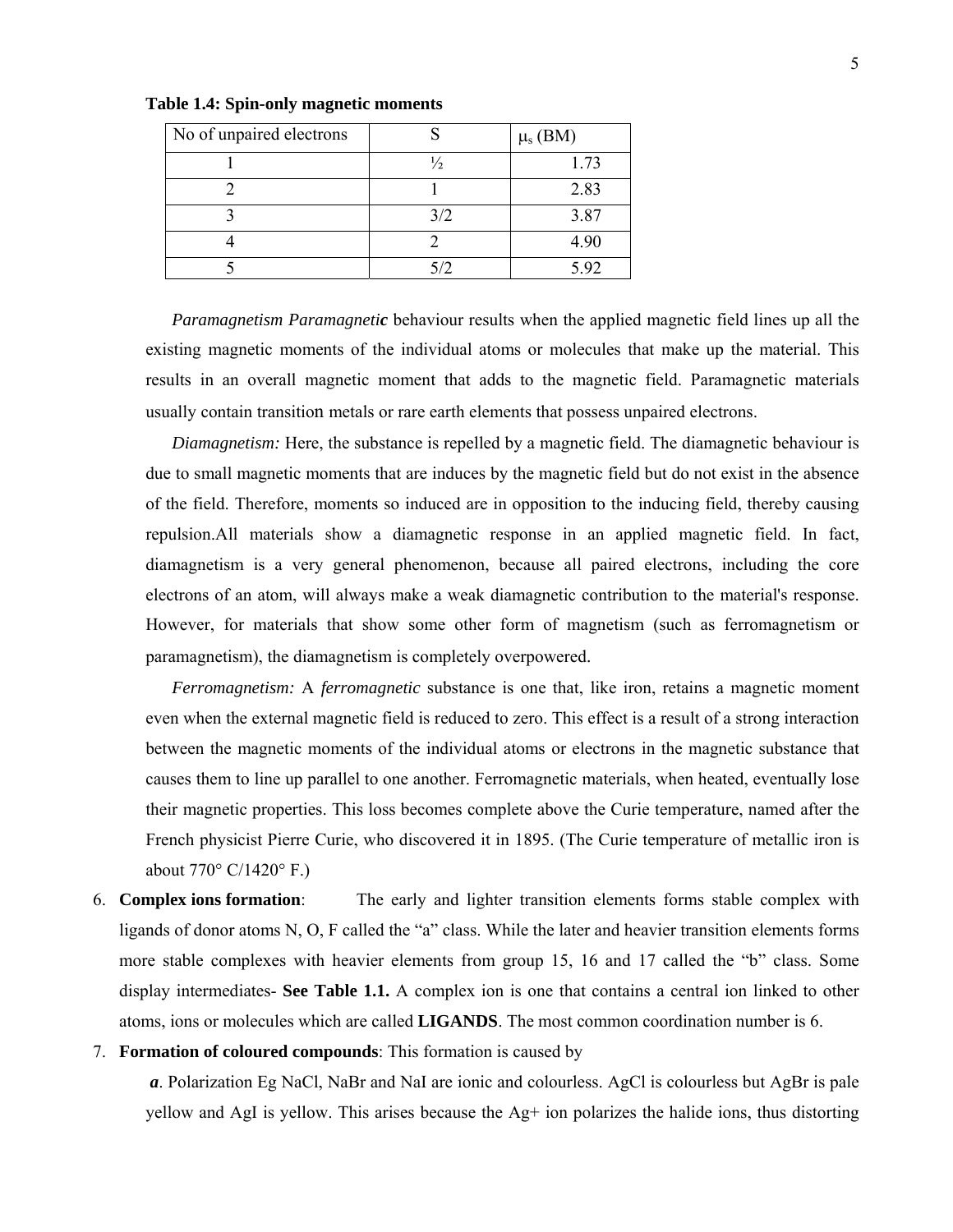the electron cloud and implying a greater covalent contribution. This polarizability of ions increase with size, thus I is most polarized hence most coloured.

**b.** Incompletely filled d-shell: this is dependent on how large the splitting is, that is energy difference; the nature of the ligands surrounding the ion; the type of complex formed.



Some are white eg TiO<sub>2</sub>, ZnSO<sub>4</sub>. This is because Zn=3d<sup>10</sup>, Ti=3d<sup>0</sup>. Also, Sc<sup>3+</sup>, Ti<sup>4+</sup>, V<sup>5+</sup>,  $Cr^{6+}$ , Mn<sup>7+</sup> has  $d^0$ , so d-d transition is impossible and hence their compounds should be colourless, but this is not the case. As oxidation state increases, it becomes strongly covalent; instead of charged ionic compounds, it forms oxoions eg TiO<sup>2-</sup>, VO<sub>2</sub><sup>+</sup>-pale yellow, VO<sub>4</sub><sup>3-</sup>, CrO<sub>4</sub><sup>2</sup>-yellow and MnO<sub>4</sub><sup>-</sup> intense purple. The colour is due to charge transfer eg for  $MnO<sub>4</sub>$ , an electron is transferred from O to Mn, hence,  $O^2$  becomes O,, reducing the oxidation state of Mn from +7 to +6. However, charge transfer requires that the energy levels on the two different atoms be fairly close.

#### **8. Catalytic properties:**

They are good catalysts because they can change their oxidation state easily. The catalytic action of transition metals is probably due to the ability of the atoms on the metal surface to form bonds with the reactant molecules. The large number of 3d and 4S electrons available makes this possible. This has the effect of increasing the concentration of the reactants at the catalyst surface and also of weakening the bonds in the reactant molecules (i.e. the activation energy is lowered).

#### *Examples of industrial processes involving the use of transition metals as catalysts*

a. Industrial manufacture of ammonia (Haber process)

$$
N_{2(g)} + 3H_{2(g)} \xrightarrow{\text{Finely divided}}
$$
\n
$$
2NH_{3(g)}
$$
\n
$$
\text{Fe catalyst}
$$

b. Manufacture of sulphur (IV) oxide (Contact Process)

$$
2SO_{2(g)} + O_{2(g)} \frac{V_2O_5}{\frac{1}{\text{Catalyst}}} \quad 2SO_{3(g)}
$$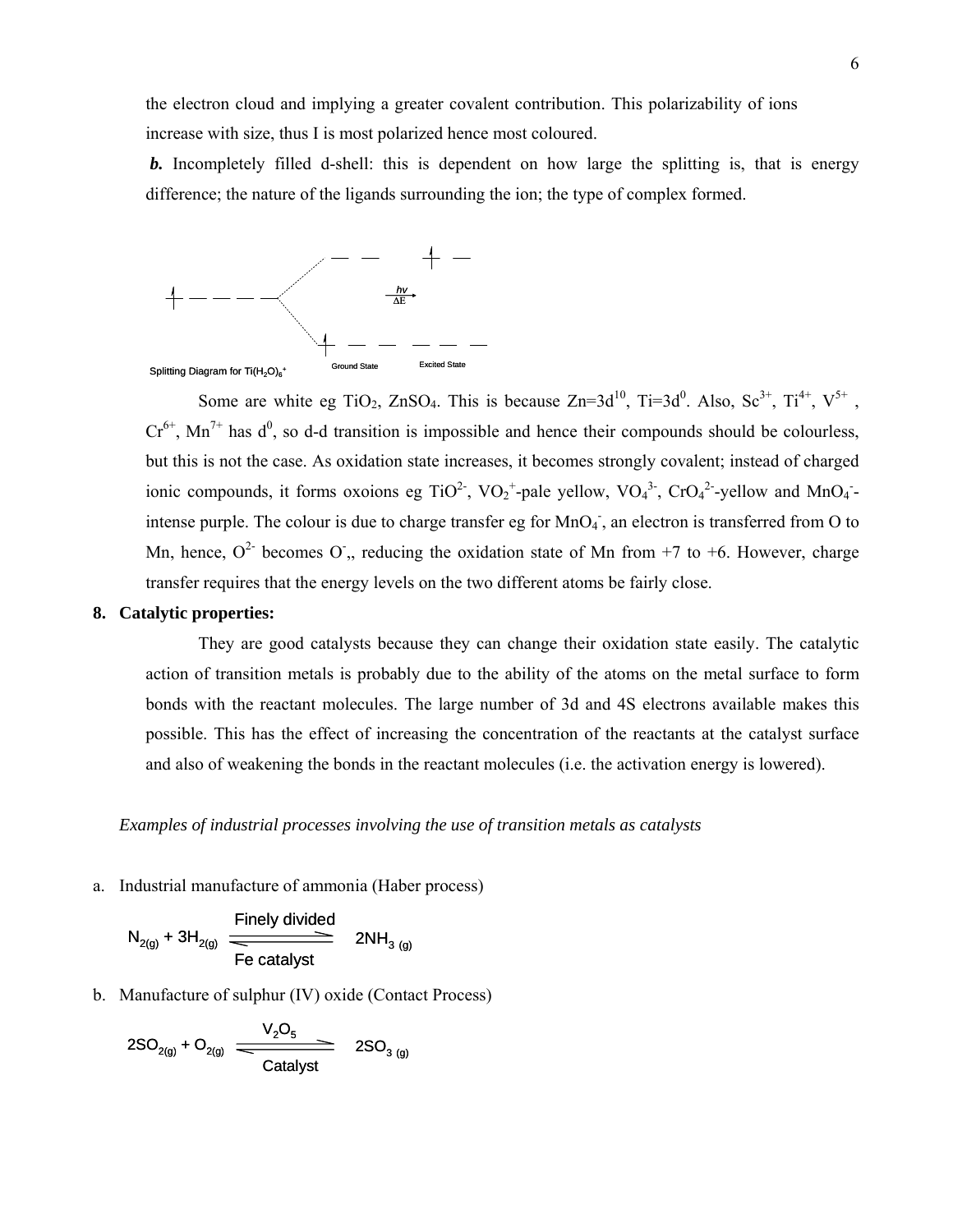#### c. Hydrogenation of alkenes

$$
\begin{array}{ccc}\nCH_2=CH_{2(g)} + H_{2(g)} & \xrightarrow{\text{Ni}} & CH_3\text{--CH}_{3(g)} \\
\hline\n\text{Ethene} & & \text{Catalyst} & \text{Ethane}\n\end{array}
$$

# **DIFFERENCES BETWEEN 1ST ROW AND OTHER TWO ROWS TRANSITION ELEMENT**

1. **M-M bonding and cluster compounds**: M-M bonding is rare in 1<sup>st</sup> row transition elements but occurs in few carbonyl compounds eg  $Mn_2(CO)_{10}$ , Fe<sub>2</sub>(CO)<sub>9</sub> etc. Also in carboxylate complexes such as  $Cr_2(CH_3COO)_4(H_2O)_2$ . But in  $2^{nd}$  and  $3^{rd}$  row, it is much common eg

**a**. carbonyls-  $Ru_3(CO)_{12}$ ,  $Os_3(CO)_{12}$ ,  $Ir_4(CO)_{12}$ ;

**b**. Mo, Ru, and Rh form binuclear carboxylate complexes such as  $Mo<sub>2</sub>(CH<sub>3</sub>COO)<sub>4</sub>(H<sub>2</sub>O)<sub>2</sub>$  as for chromium (II) acetate.

**c.** halide ions eg  $[Re_2Cl_8]^2$  and  $[Mo_2Cl_9]^3$ .

**d**. Lower halides of several elements have a group of 3 or 6 metals bonded together called cluster compounds eg Nb, Mo, Ta, W, Re.-  $[Nb_6Cl_{12}]^{+2}$ ,  $[Ta_6Cl_{12}]^{+2}$ .

2. **Stability of oxidation state**:  $+2$  and  $+3$  states are more important and stable for 1<sup>st</sup> row than for  $2^{nd}$ and 3<sup>rd</sup> row eg  $[Cr^{III}Cl_6]$ <sup>-3</sup>,  $[Co^{III}(NH_3)_6]$ <sup>+3</sup>. Higher oxidation states are more important and stable for 2<sup>nd</sup> and  $3^{rd}$  row eg [CrO<sub>4</sub><sup>-2</sup>], which is a strong oxidizing agent but  $[MoO<sub>4</sub>]<sup>-2</sup>$  and  $[WO<sub>4</sub>]<sup>-2</sup>$  are stable. Also, manganate[MnO<sub>4</sub>] is a strong oxidizing agent but, pertechnate[TcO<sub>4</sub>] and ,perhenate[ReO<sub>4</sub>] ions are stable. Also at  $2^{nd}$  and  $3^{rd}$  row elements you have high oxidation states like in WCl<sub>6</sub>, ReF<sub>7</sub>, PtF<sub>6</sub>, RuO<sub>4</sub> and  $OsO<sub>4</sub>$  which are not present for  $1<sup>st</sup>$  row.

3 **Complexes:** The coordination number of 6 is most common among the transition elements. 4 is less common but 7 and 8 which are uncommon for 1<sup>st</sup> row, are common in early members of 2<sup>nd</sup> and 3<sup>rd</sup> row. 4. **Size**; The atomic size of  $2<sup>nd</sup>$  row transition elements are larger than  $1<sup>st</sup>$  row but due to lanthanide contraction, the radii of  $3<sup>rd</sup>$  row are almost same as for  $2<sup>nd</sup>$  row.

5. **Magnetism**: For 1<sup>st</sup> row octahedral complexes, the d-level splits into  $t_{2g}$  and  $e_g$  sublevels. If the ligand has a strong field, they cause a large difference in energy between the sublevels, therefore, the electrons on the d-orbital fills the lower  $t_{2g}$  before the fill the  $e_g$ , even if they have to pair- *low spin*. If the ligand has a weak field, the energy difference will be small due to minimal splitting, hence each of the  $t_{2g}$ and  $e_g$  are singly filled with electrons before pairing- *high spin*. But for the  $2^{nd}$  and  $3^{rd}$  row elements, only low spin complexes are formed regardless of the ligands. For 1<sup>st</sup> row transition elements, spin contribution is sufficient but for  $2<sup>nd</sup>$  and  $3<sup>rd</sup>$  row, orbital contribution is significant and spin-orbit coupling may occur. Also,  $2<sup>nd</sup>$  and  $3<sup>rd</sup>$  row transition elements show extensive temperature dependent paramagnetism due to spin-orbit coupling, removing degeneracy from the lowest energy level in the ground state.

6. **Abundance:** 1<sup>st</sup> row transition elements are more common-6.79% of the earth's crust. But 2<sup>nd</sup> and  $3<sup>rd</sup>$  row transition elements are scarce. Tc does not occur in nature.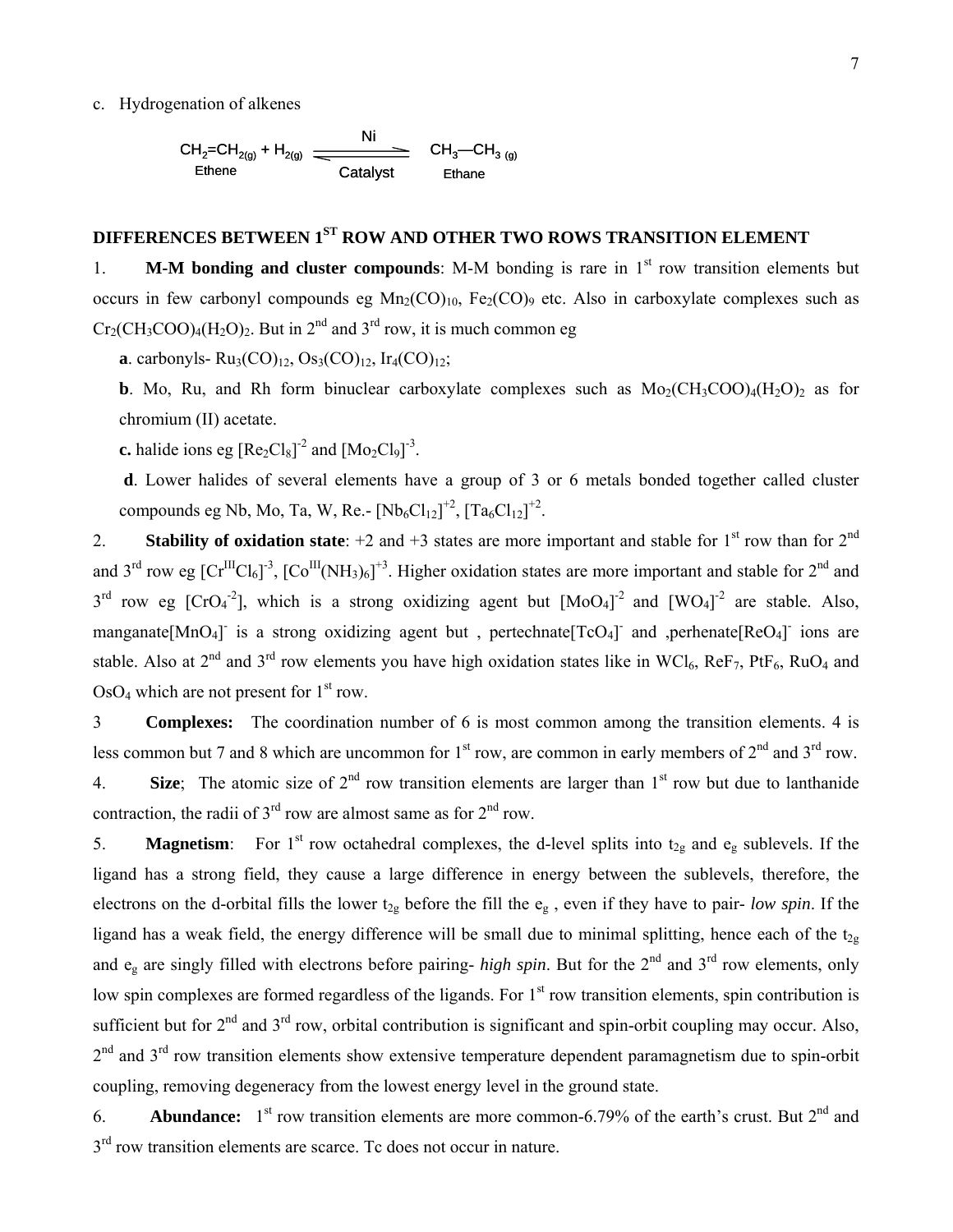### **2.0 INTRODUCTION TO COORDINATION CHEMISTRY**

A **coordination compound**, sometimes called a coordination complex, contains a central metal atom or ion surrounded by a number of oppositely charged ions or neutral molecules (possessing lone pairs of electrons) which are known as **ligands**. If a **ligand** is capable of forming more than one bond with the central metal atom or ion, then ring structures are produced which are known as Metal Chelates, the ring forming groups are described as chelating agents or polydentate ligands. The **coordination number** of the central metal atom or ion is the total number of sites occupied by ligands. Note: a bidentate ligand uses two sites, a tridentate three sites etc.

Although coordination complexes are particularly important in the chemistry of the transition metals, some main group elements also form complexes. Aluminum, tin, and lead, for example, form complexes such as the  $AIF_6^{3}$ , SnCl<sub>4</sub><sup>2-</sup> and PbI<sub>4</sub><sup>2-</sup> ions.

### **Werner's Theory of Coordination Complexes**

Alfred Werner developed a model of coordination complexs which explains the following observations. At least three different cobalt(III) complexes can be isolated when CoCl<sub>2</sub> is dissolved in aqueous ammonia and then oxidized by air to the  $+3$  oxidation state. A fourth complex can be made by slightly different techniques. These complexes have different colors and different empirical formulas

When excess  $Ag^+$  ion is added to solutions of the CoCl<sub>3</sub> 6 NH<sub>3</sub> and CoCl<sub>3</sub> 5 NH<sub>3</sub> H<sub>2</sub>O complexes, three moles of AgCl are formed for each mole of complex in solution, as might be expected. However, only two of the Cl<sup>-</sup> ions in the CoCl<sub>3</sub> 5 NH<sub>3</sub> complex and only one of the Cl<sup>-</sup> ions in CoCl<sub>3</sub> 4 NH<sub>3</sub> can be precipitated with  $Ag<sup>+</sup> ions$ .

Measurements of the conductivity of aqueous solutions of these complexes suggest that the CoCl<sub>3</sub> 6  $NH_3$  and CoCl<sub>3</sub> 5 NH<sub>3</sub> H<sub>2</sub>O complexes dissociate in water to give a total of four ions. CoCl<sub>3</sub> 5 NH<sub>3</sub> dissociates to give three ions, and  $CoCl<sub>3</sub> 4 NH<sub>3</sub>$  dissociates to give only two ions.

Werner explained these observations by suggesting that transition-metal ions such as the  $\text{Co}^{3+}$  ion have a primary valence and a secondary valence. The *primary valence* is the number of negative ions needed to satisfy the charge on the metal ion. In each of the cobalt(III) complexes previously described, three Clions are needed to satisfy the primary valence of the  $Co<sup>3+</sup>$  ion.

The *secondary valence* is the number of ions of molecules that are coordinated to the metal ion. Werner assumed that the secondary valence of the transition metal in these cobalt(III) complexes is six. The formulas of these compounds can therefore be written as follows.

> $[Co(NH<sub>3</sub>)<sub>6</sub><sup>3+</sup>][Cl$ orange-yellow  $[Co(NH<sub>3</sub>)<sub>5</sub>(H<sub>2</sub>O)<sup>3+</sup>][Cl<sup>-</sup>]$ <sub>3</sub> red  $[Co(NH_3)_5Cl^{2+}][Cl^2]_2$ purple  $[Co(NH<sub>3</sub>)<sub>4</sub>Cl<sub>2</sub><sup>+</sup>][Cl<sup>-</sup>$ ] green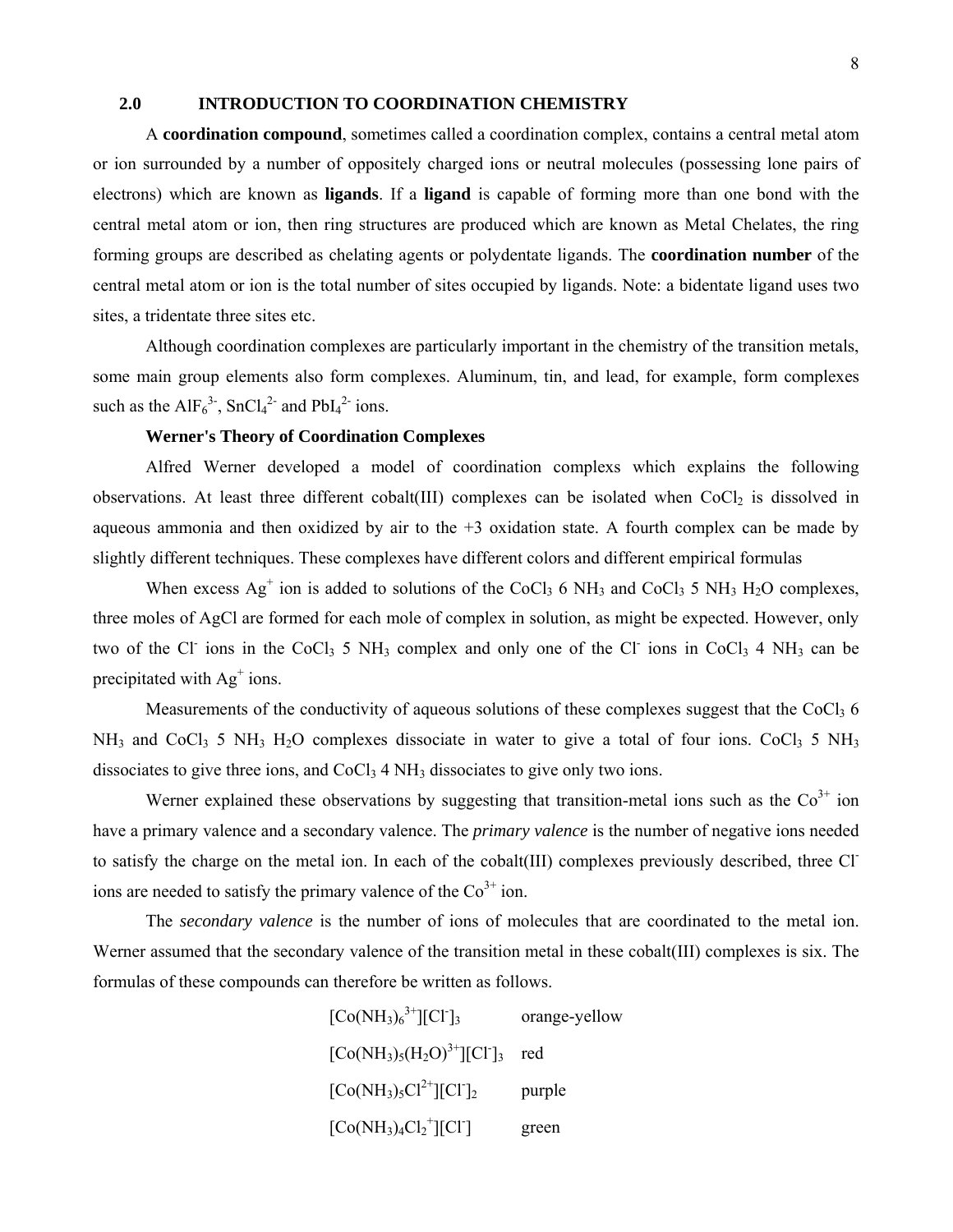The cobalt ion is coordinated to a total of six ligands in each complex, which satisfies the secondary valence of this ion. Each complex also has a total of three chloride ions that satisfy the primary valence. Some of the Cl<sup>-</sup> ions are free to dissociate when the complex dissolves in water. Others are bound to the Co<sup>3+</sup> ion and neither dissociate nor react with Ag<sup>+</sup>.

#### **Formation of complexes and Lewis Acid-Lewis base Approach to Bonding in Complexes**

In transition metal complexes, non-bonded pairs of electrons on the ligands form coordinate bonds to the central metal. The unshared electron pairs are donated into vacant orbitals of the transition metal ion. The number of coordinate bonds from the ligands to the central ion is known as the coordination number of the central ion.

Coordination compounds, such as the  $[FeCl<sub>4</sub>]$  ion and CrCl<sub>3</sub> 6 NH<sub>3</sub>, are called such because they contain ions or molecules linked, or coordinated, to a transition metal. They are also known as complex ions or coordination complexes because they are Lewis acid-base complexes. A complex is a combination of a Lewis acid (the central metal atom) with a number of Lewis bases (the ligands). The atom in the Lewis base ligand that forms the bond to the central metal atom is called the **donor atom** because it donates the electrons used in bond formation. The metal atom or ion, the Lewis acid in the complex is the **acceptor atom**.

A Lewis acid is therefore any ion or molecule that can accept a pair of electrons. A Lewis base is an ion or molecule that can donate a pair of electrons.

When  $Co<sup>3+</sup>$  ions react with ammonia, the  $Co<sup>3+</sup>$  ion accepts pairs of nonbonding electrons from six NH3 ligands to form covalent cobalt-nitrogen bonds. The metal ion is therefore a Lewis acid, and the ligands coordinated to this metal ion are Lewis bases.

| $\text{Co}^{\text{in}} + 6\text{MHz}$ and $\text{Co}(\text{MHz}^{\text{in}})$                      |  |
|----------------------------------------------------------------------------------------------------|--|
| electron-pair electron-pair autó-base<br>- acceptr: - chanc - complex<br>(Lowis autó) (Lowis base) |  |

The  $\text{Co}^{3+}$  ion is an electron-pair acceptor, or Lewis acid, because it has empty valence-shell orbitals that can be used to hold pairs of electrons.

#### *Typical Coordination Numbers*

Transition-metal complexes have been characterized with coordination numbers that range from 1 to 12, but the most common coordination numbers are 2, 4, and 6. Examples of complexes with these coordination numbers are given in the table below.

In an Inner-sphere complex, the ligands are attached directly to the central metal atom or ion. These ligands form the primary coordination sphere of the complex and their number is called the coordination number of the central metal atom. For an outer-sphere complex, the complex cations can associate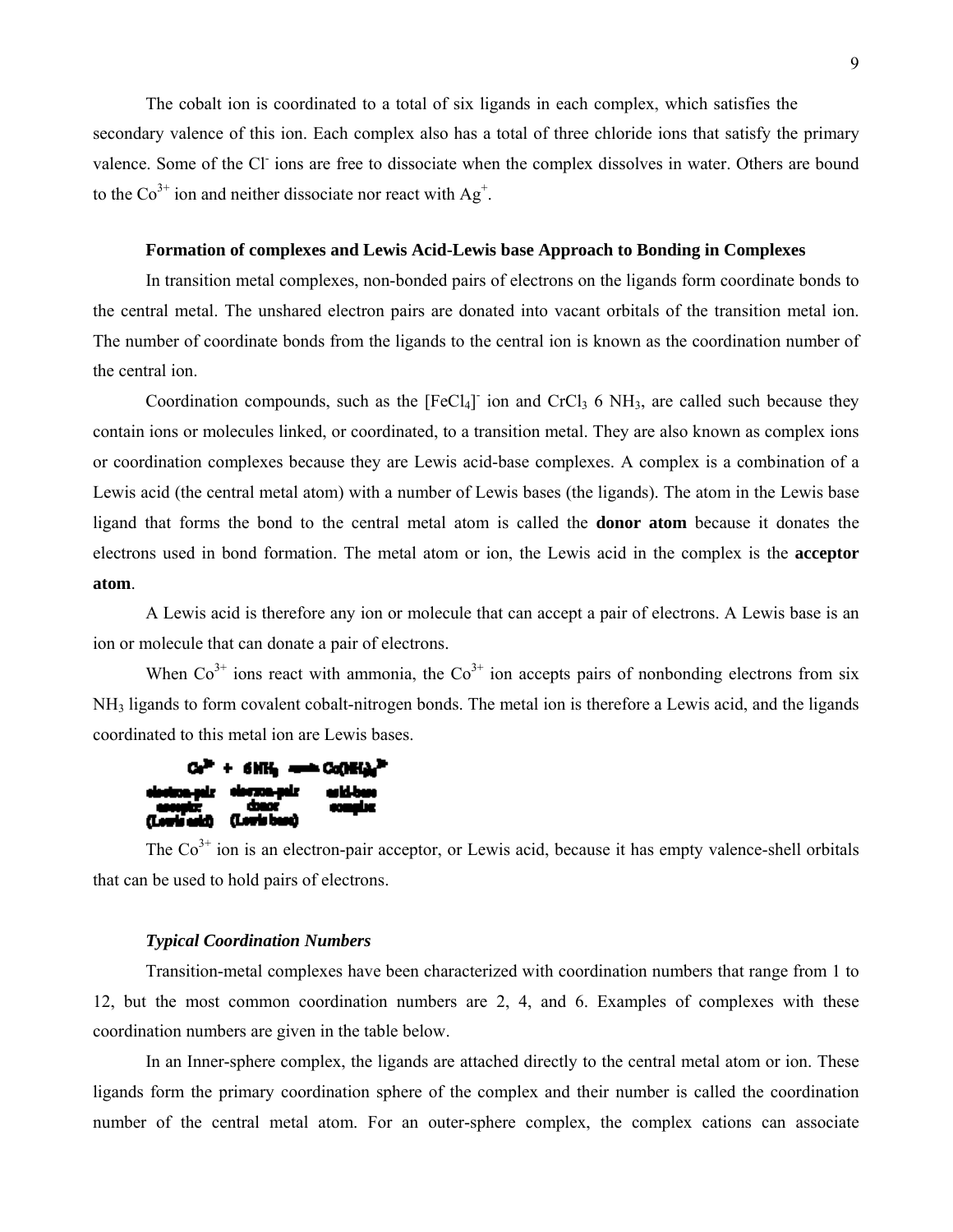electrostatically with anionic ligands and by other weak interactions, with solvent molecules,

without displacement of the ligands already present. Eg  $[Mn(OH_2)_6]^{2+}$ . SO<sub>4</sub><sup>2-</sup> ions and  $[Mn(OH_2)_5SO_4]$  ions.

Three factors govern the coordination number of a complex:

- 1. The size of the central atom or ion: the large radii of atoms and ions lower the periodic table favour higher coordination number.
- 2. The steric interactions between the ligands: Bulky ligands often result in low coordination numbers, especially if the ligands are also charged (when unfavorable electrostatic interactions also come into play)
- 3. Electronic interactions between the central atom or ion and the ligands.

*Higher coordination number*: This is common with

(a)elements on the left of the period where the ions have a larger radii

(b) metal ions that have only few electrons because a small number of valence electrons means the metal can accept more electrons from Lewis bases eg  $[Mo(CN)_8]^{4}$ .

#### *Lower coordination number*: This is common with

- (a) the right of the d-blocks, if the ions are rich in electrons which will accept less electrons from the Lewis bases eg  $[PtCl<sub>4</sub>]<sup>2</sup>$ .
- (b) If the ligands can form multiple bonds with the central metal as the electrons provided by each ligand tend to exclude the attachment of more ligands eg  $MnO<sub>4</sub>$ ,  $CrO<sub>4</sub><sup>2</sup>$ .

### **Typical Ligands**

w.

KJ

Any ion or molecule with a pair of nonbonding electrons can be a ligand. Many ligands are described as monodentate (literally, "one-toothed") because they "bite" the metal in only one place. Typical monodentate ligands are given in the figure below.



Other ligands can attach to the metal more than once. Ethylenediamine (en) is a typical bidentate ligand.

**Each end of this molecule contains a pair of nonbonding electrons that can form a** covalent bond to a metal ion. Ethylenediamine is also an example of a chelating ligand. The term chelate comes from a Greek stem meaning "claw." It is used to describe ligands that can grab the metal in two or more places, the way a claw would. Linking ethylene- diamine fragments gives tridentate ligands and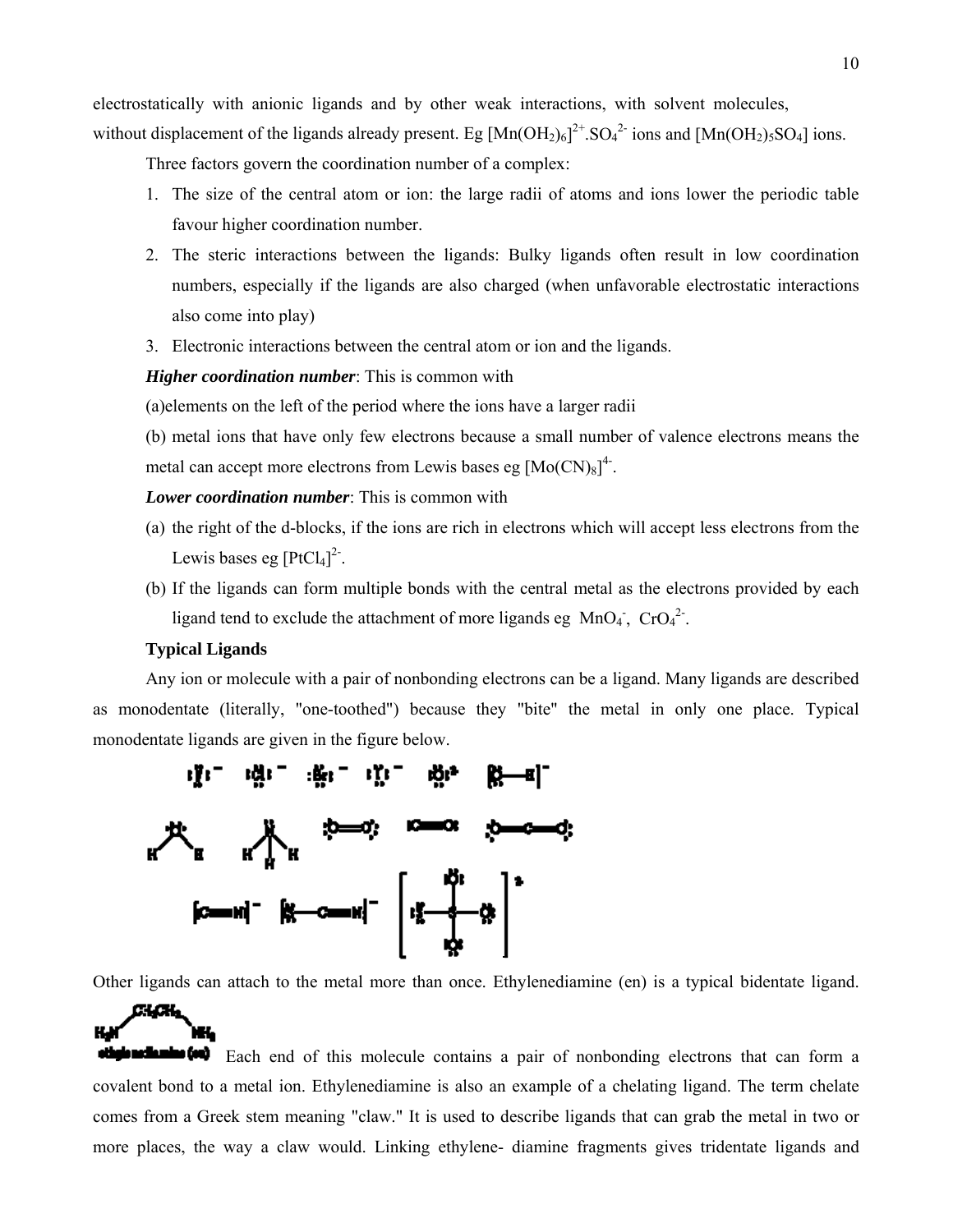tetradentate ligands, such as diethylenetriamine (dien) and triethylenetetramine (trien). Adding four -CH<sub>2</sub>CO<sub>2</sub> groups to an ethylenediamine framework gives a hexadentate ligand, which can singlehandedly satisfy the secondary valence of a transition-metal ion.

#### **Organometallic Chemistry**

Any coordination or complex compound consisting of a heavy metal such as nickel, cobalt, or iron surrounded by carbonyl (CO) groups. Some common metal carbonyls include: tetracarbonylnickel Ni(CO)<sub>4</sub>, pentacarbonyliron Fe(CO)<sub>5</sub>, and octacarbonyldicobalt  $Co<sub>2</sub>(CO)<sub>8</sub>$ . In general, the metal carbonyls are produced by direct action of carbon monoxide on the finely divided metal. They are used in the preparation of metals of exceptionally high purity and as catalysts in organic syntheses.

The electronic structures of most metal carbonyls containing one metal atom per molecule (mononuclear carbonyls) bear striking resemblances to those of the noble-gas elements. For example, tetracarbonylnickel has 36 electrons (28 from the nickel atom and 8 electrons from the 4 carbonyl groups) surrounding the nickel nucleus. This number, called the effective atomic number (EAN), is also the total number of electrons in the noble-gas element krypton.

Ferocene, also called *Dicyclopentadienyliron,* the earliest and best known of the so-called sandwich compounds; these are derivatives of transition metals in which two organic ring systems are bonded symmetrically to the metal atom. Its molecular formula is  $(C_5H_5)_2Fe$ .

Carborane any member of a class of organometallic compounds having the general formula  $C_2B_nH_{n+1}$ 2, in which C, B, and H represent, respectively, carbon, boron, and hydrogen atoms and *n* an integer; carboranes with *n* ranging from 3 to 10 have been characterized. The carboranes have polyhedral molecular structures based on networks of boron and carbon atoms, the carbon atoms occupying adjacent positions. They are generally prepared by reaction of acetylene or acetylene derivatives with boron hydrides. The beststudied carborane is *o*-carborane, C<sub>2</sub>B<sub>10</sub>H<sub>12</sub>, made by reaction of acetylene with decaborane in the presence of diethyl sulfide. Its molecular structure resembles an icosahedron with the 10 boron atoms and 2 adjacent carbon atoms forming the apices.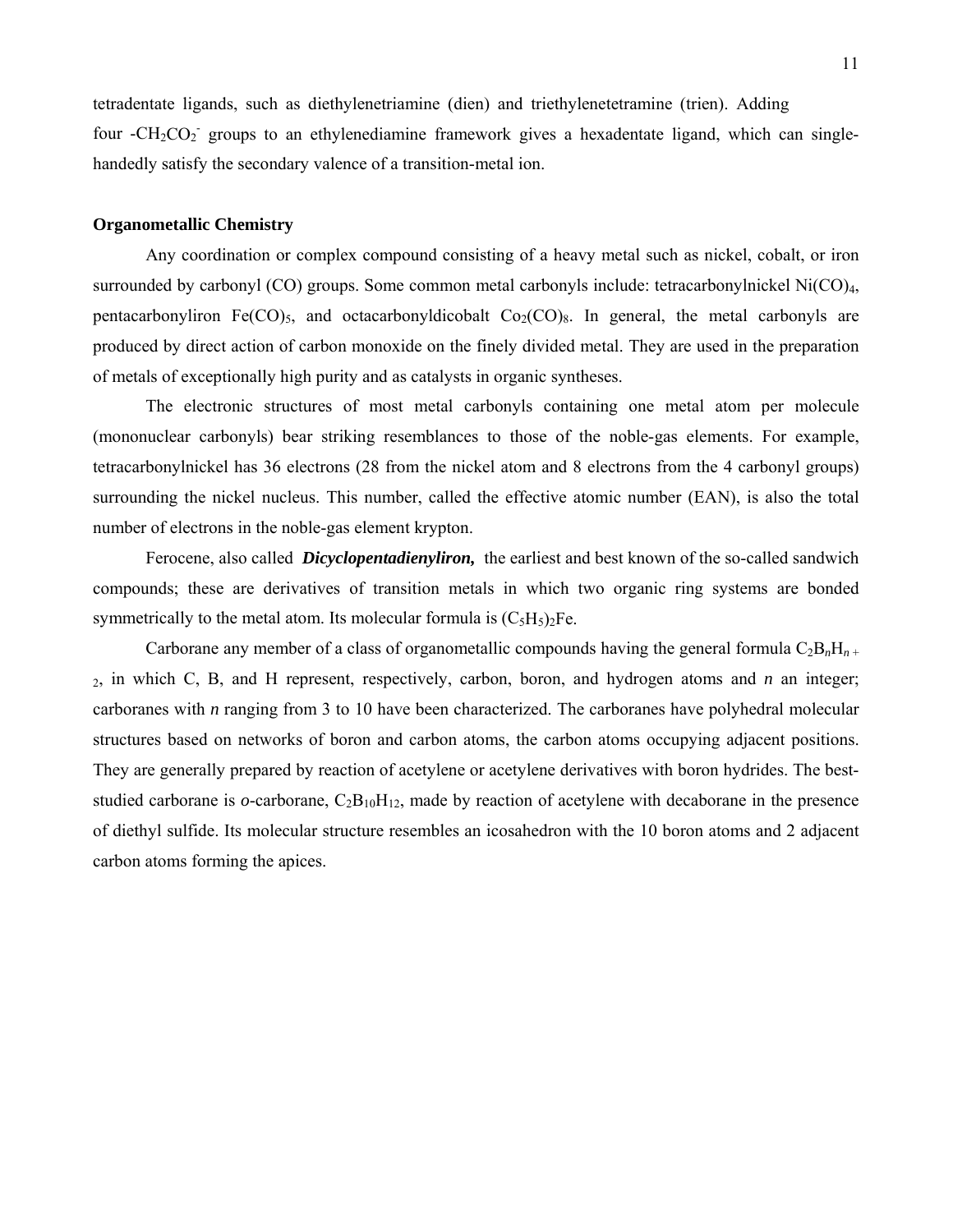#### **GROUP 3(IIIB)-SCANDIUM GROUP**

#### **Electronic Structure**

This comprises of

| Scandium Sc  | $-[Ar]3d^14S^2$                         |
|--------------|-----------------------------------------|
| Yttrium Y    | $-$ [Kr]4d <sup>1</sup> 5S <sup>2</sup> |
| Lanthanum La | $- [Xe] 5d^1 6S^2$                      |
| Actinium Ac  | $-$ [Rn]6d <sup>1</sup> 7S <sup>2</sup> |

The members of this group and the 14 lanthanides are collectively called the rare earths even though Scandium is a d-block metal and lanthanides are f-block. Also, scandium group is not so rare.

#### **Occurrence and Extraction**

#### **Table 2.1: Relative abundance of the Scandium group**

| Abundance in $\%$ (ppm) |
|-------------------------|
| $31\%(25)$              |
| $29\%(31)$              |
| $28\%(35)$              |
| trace                   |
|                         |

**Scandium:** Sc is the 31<sup>st</sup> most abundant element by weight in the earth's crust. It occurs in a rare mineral thortveitite  $(Sc_2[Si_2O_7])$ .

Scandium is easily separated from the other rare earths by precipitation of the very insoluble potassium scandium sulfate or by extraction of scandium thiocyanate by diethyl ether. The metal itself was first prepared in 1938 by the electrolysis of potassium, lithium, and scandium chlorides in a eutectic mixture (*i.e.*, a mixture having the lowest melting point possible with those components). Scandium is now produced on a small scale mostly as a by-product of uranium extraction from the mineral davidite, which contains about 0.02 percent scandium oxide.

**Yttrium and Lanthanum:** These are  $29<sup>th</sup>$  and  $28<sup>th</sup>$  (respectively) most abundant elements. The exist together with lanthanide elements in bastnaesite( $M^{III}CO_3F$ ), monazite( $M^{III}PO_4$ ) and other minerals from which it is very difficult to separate due to closeness in size. Stable yttrium-89 is the only naturally occurring isotope. Lanthanum exhibits three allotropic (structural) forms. Two isotopes occur in nature: stable lanthanum-139 (99.911 percent) and very long-lived radioactive lanthanum-138 (0.089 percent). The isotope lanthanum-140 has been detected as a fission product in snow after nuclear-test explosions.

Yttrium occurs especially in the heavy rare-earth ores, of which gadolinite, euxenite, and xenotime are the most important. In the igneous rocks of the Earth's crust, this element is more plentiful than any of the other rare-earth elements except cerium and is twice as abundant as lead. Yttrium also occurs in the products of nuclear fission. Commercially yttrium is separated from the other rare earths by ion exchange, and the metal is produced by reduction of the fluoride with calcium.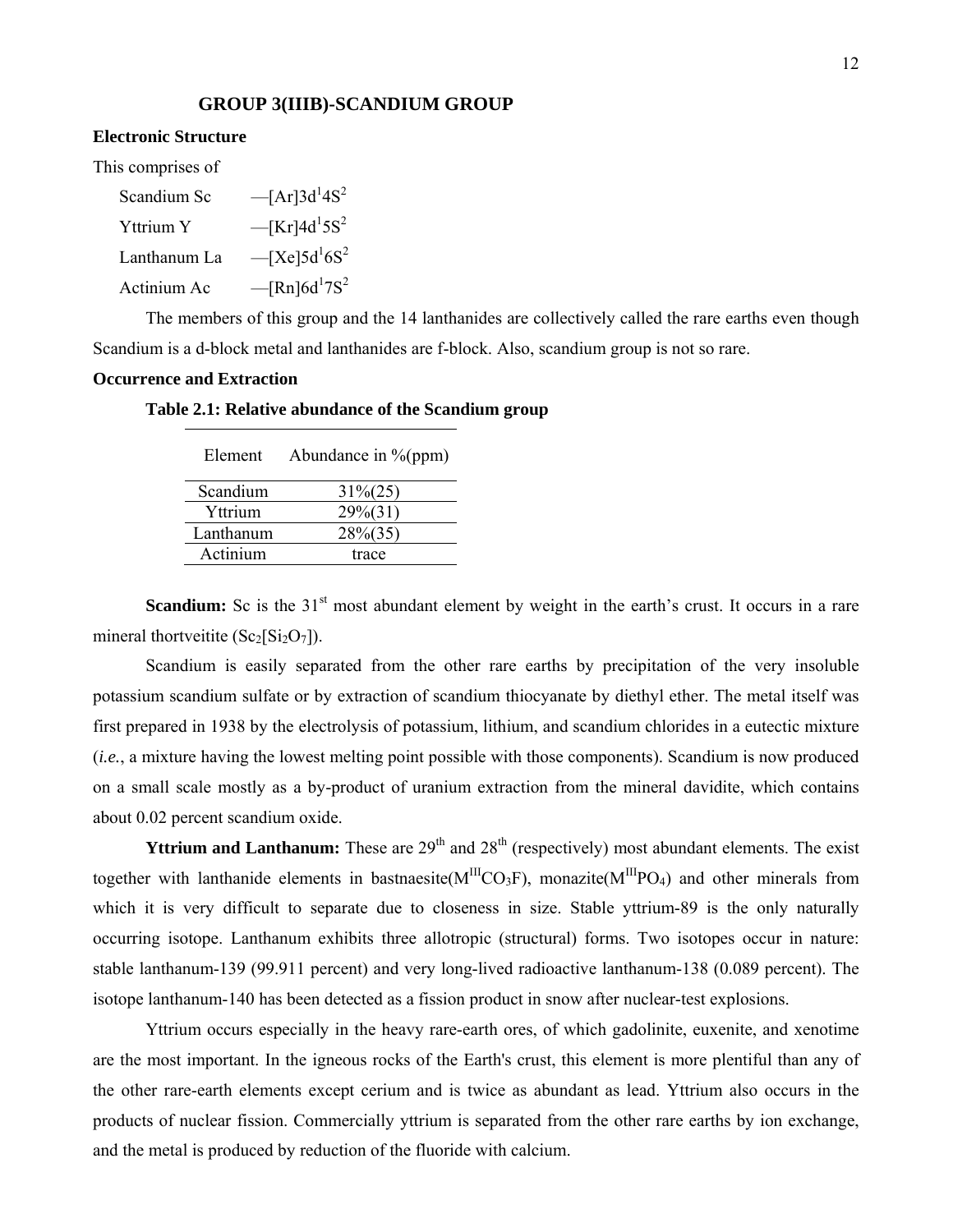Lanthanum is concentrated commercially by crystallization of ammonium lanthanum nitrate. Ion-exchange and solvent extraction methods are used when high purity is desired. The metal itself is prepared by electrolysis of fused anhydrous halides.

Yttrium and Lanthanum can be prepared by reduction of its halides (chlorides or fluorides) with calcium at 1000ºC under an atmosphere of argon.

**Actinium:**. There is scarcity of the naturally occurring Ac due to the short half lives of its isotopes. A ton of pitchblende ore contains about 0.15 mg of actinium. The most common isotope of actinium is actinium-227[ $^{227}_{89}$ Ac]; the others, natural and artificial for example actinium-2278[ $^{228}_{89}$ Ac with half-life 6hrs] are too short-lived to accumulate in macroscopic quantity. Actinium-227, which is one of the decay products of uranium-235, has a 21.6-year half-life and in turn decays almost entirely to thorium-227, but about 1 percent decays to francium-223.

$$
{}_{90}^{232}Th \longrightarrow {}_{88}^{228}Ra \longrightarrow {}_{89}^{228}Ac
$$
  

$$
{}_{92}^{235}U \longrightarrow {}_{90}^{231}Th \longrightarrow {}_{91}^{231}Pa \longrightarrow {}_{89}^{227}Ac \longrightarrow {}_{90}^{227}Th
$$

It can also be made by irradiating Ra with neutrons in a nuclear reactor. This whole disintegration chain with its branches is called the actinium decay series.

 $\frac{^{226}}{^{88}}Ra + \frac{1}{0}n \longrightarrow \frac{^{227}}{^{88}}Ra \longrightarrow \frac{^{228}}{^{89}}Ac$ 

#### **GENERAL PROPERTIES**

**Table 2.2: Summary of some of the physical properties** 

|           | <b>Appearance</b><br>(in pure                               | <b>Atomic</b> |         |     | <b>Ionization energy</b><br>$kJmol-1$ |      |          | $B.p^oC$ | Standard<br>Electric  |  |
|-----------|-------------------------------------------------------------|---------------|---------|-----|---------------------------------------|------|----------|----------|-----------------------|--|
|           | state)                                                      | radii         | radii   | 1st | 2nd                                   | 3rd  | $M.p^oC$ |          | Potential<br>$E^o(V)$ |  |
| <b>Sc</b> | Silvery<br>white, rather<br>soft                            | 1.44          | 0.745   | 631 | 1235                                  | 2393 | 1539     | 3,337    | $-2.08$               |  |
| Y         | Silvery,<br>ductile                                         | 1.62          | 0.900   | 616 | 1187                                  | 1968 | 1530     | 3,337    | $-2.37$               |  |
| La        | Silvery-<br>white ductile<br>and<br>malleable,<br>very soft | 1.69          | 1.0322. | 541 | 1100                                  | 1852 | 920      | 3,454    | $-2.52$               |  |
| Ac        | Silvery<br>white, glows<br>blue in dark                     |               | 1.12    |     |                                       |      | 817      |          | 2.6                   |  |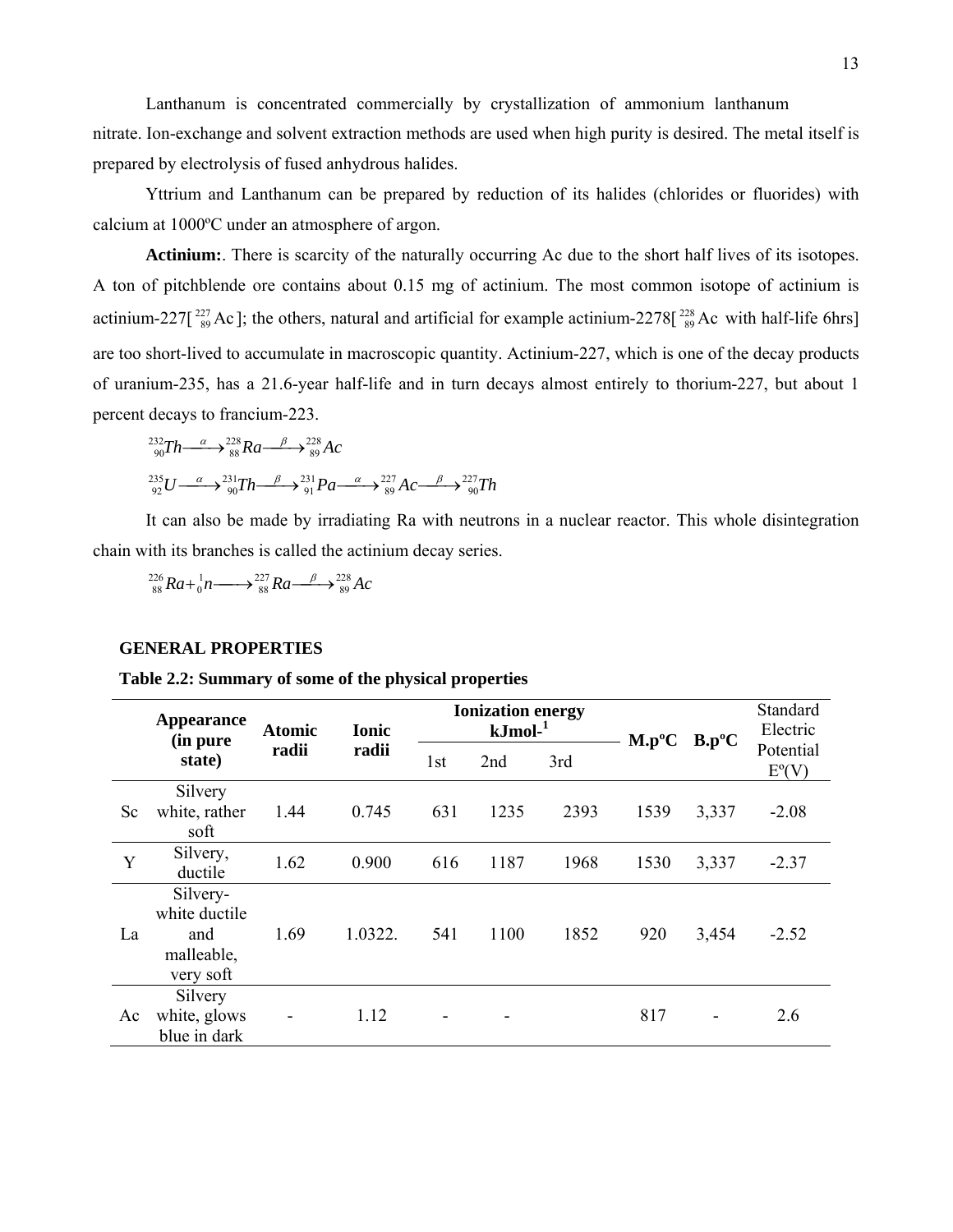### *Oxidation State*:

The elements have an oxidation state of  $+3(M^{+3} \text{ ions})$ . This requires the removal of two **s** electrons and one **d** electron. The ions therefore have  $d^0$  configuration and d-d spectra is not possible. The ions and compounds are colourless and diamagnetic.

#### *Chemical properties*:

They have high electrode potential and are reactive. The reactivity increases with increase in size. Lanthanum is the second most reactive of the rare-earth metals.

They tarnish in air and burn in oxygen to give oxides  $M_2O_3$ . La ignites in air at 440° C.

$$
2La + 3O_2 \rightarrow 2La_2O_3
$$

White oxide  $La<sub>2</sub>O<sub>3</sub>$  is the most alkaline rare-earth oxide. Yttrium however, forms a protective oxide coating in air, which makes it unreactive.

The metals react slowly in cold water but rapidly in hot water, giving off hydrogen to form a basic oxide or hydroxide.

$$
2La + 6H_2O \rightarrow 2La(OH)_3 + 3H_2
$$

$$
La(OH)_3 \rightarrow LaO.OH + H_2O
$$

To better understand their chemical properties, we will look at the compounds they form, when the undergo reaction.

#### *Oxides and Hydroxides*

**Scandium:** Scandium hydroxide (Sc(OH)<sub>3</sub>) doesnot seems to exist as a definite compound but as a basic oxide ScO.OH. The hydrous oxide is amphoteric and hydroxide isostructural with  $Al_2O_3$  (AlO.OH). Because it is amphoteric, it reacts with concentrated NaOH to form a compound, liberating hydrogen in the process.

 $Sc + 3NaOH + 3H_2O \rightarrow Na_3[Sc(OH)_6] + 1\frac{1}{2}H_2$ 

**Yttrium and Lanthanum:** The yttrium hydroxide (Y(OH)<sub>3</sub>) and Lanthanum hydroxide (La(OH)<sub>3</sub>) are more basic than  $Sc(OH)_{3,4}$  s the basic properties increases on descending the group. The yttrium and Lanthanum oxides and hydroxide reacts with acids to form salts and reacts with carbon (IV) oxide to form salt and water.

$$
2Y(OH)_3 + 3CO_2 \to Y_2(CO_3)_3 + 3H_2O
$$

 $La(OH)$ <sub>3</sub> is a strong enough base as to liberate ammonia from ammonium salts.

Since the oxides and hydroxides are either amphoteric or weak bases, their oxosalts canbe decomposed to oxides on heating as for group 2(IIA) elements(but group 2 elements decomposition occurs more easily at low temperature)

$$
2Y(OH)_3 \xrightarrow{\text{heat}} Y_2O_3 + 3H_2O
$$
  
\n
$$
Y_2(CO_3)_3 \xrightarrow{\text{heat}} Y_2O_3 + 3CO_2
$$
  
\n
$$
2Y(NO_3)_3 \xrightarrow{\text{heat}} Y_2O_3 + 6NO_2 + 1\frac{1}{2}O_2
$$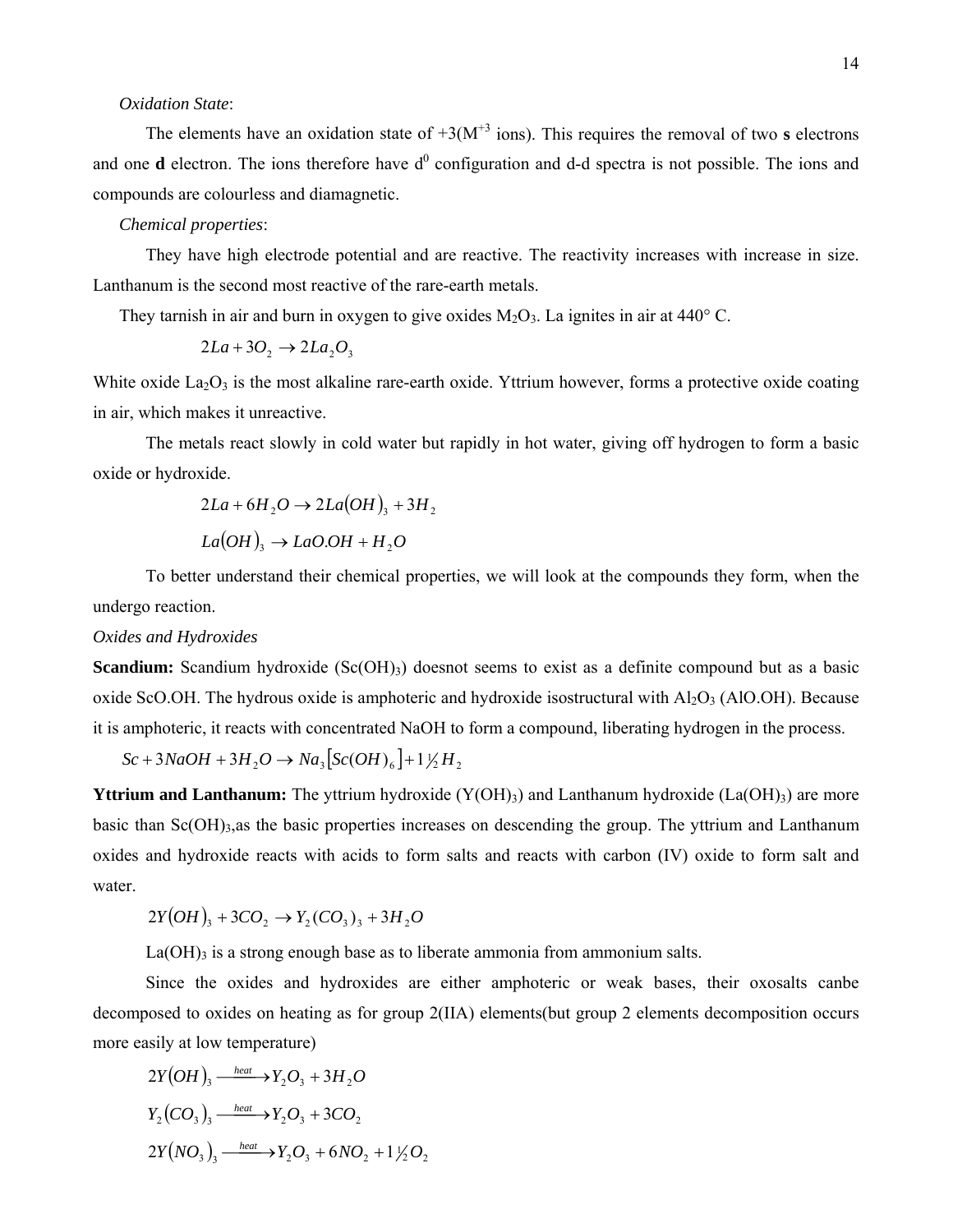$$
Y_2(SO_4)_{3} \xrightarrow{\text{heat}} Y_2O_3 + 3SO_2 + 1\frac{1}{2}O_2
$$

*Halides* 

They generally react with halogens forming trihalides  $MX<sub>3</sub>$  which resembles that of calcium. The fluorides are insoluble in water just as CaF and the other halides are soluble and deliquescent just as CaCl<sub>2</sub>. Scandium fluoride dissolves readily in HF or in NH<sub>4</sub>F to give fluoro complexes such as  $ScF_6^{3-}$ . The similarity with Al is confirmed by the presence of the cryolite phase  $\text{Na}_3\text{ScF}_6$  and  $\text{Na}\text{ScF}_4$  in the NaF-ScF<sub>3</sub> system.

The chlorides of this group crystallize as hydrated salts, if prepared in solution. Heating the hydrated salts does not give anhydrous halides but gives the oxide (for  $ScCl<sub>3</sub>(H<sub>2</sub>O)<sub>7</sub>$  and oxohalides (for the others).

$$
2ScCl3. (H2O)7 \xrightarrow{heat} Sc2O3 + 6HCl + 4H2O
$$
  
\n
$$
YCl3. (H2O)7 \xrightarrow{heat} YOCI + 2HCl + 6H2O
$$
  
\n
$$
LaCl3. (H2O)7 \xrightarrow{heat} LaOCl + 2HCl + 6H2O
$$

Anhydrous chlorides can be made from the oxides by reaction with NH4Cl.

$$
Sc_2O_3 + 6NH_4Cl \xrightarrow{300^\circ C} 2ScCl_3 + 6NH_3 + 3H_2O
$$

ScCl<sub>3</sub> and ScBr<sub>3</sub> can also be obtained by P<sub>2</sub>O<sub>5</sub> dehydration of the hydrated halides. Unlike AlCl<sub>3</sub>, it doesnot act as a Friedel craft catalyst.

The salts generally are like those of calcium and the fluorides, carbonates, phosphates and oxalates are insoluble.

### *Hydrides*

The members of this group react with hydrogen on heating at 300ºC to form th highly conducting hydrides, MH<sub>2</sub>. These compounds are considered to contain  $M^{3+}$  and 2H<sup>-</sup> and an extra electron in a conduction band. The hydrides [except for scandium hydrides] absorb more hydrogen and lose their conducting power, forming compounds which are not fully stoichiometric but approach a composition of MH<sub>3</sub>. The hydrides react with water giving off hydrogen and salt-like (ionic) hydrides with hydride ion H<sup>-</sup>. *Carbides* 

Scandium forms carbides  $ScC<sub>2</sub>$  when the oxide is heated with carbon on an electric furnace. The carbide reacts with water to liberate ethyne.

 $Sc_2O_3 + C \xrightarrow{1000\degree C} 2SC_2 \xrightarrow{H_2O} C_2 H_2 + ScOO$ 

From magnetic studies, scandium carbide contains  $Sc^{3+}$  and  $C_2^{2-}$  ions and the free ions are delocalized into a conduction band, giving some metallic conduction.

#### *Complexes*

The metals of this group do not have a strong tendency to form complexes because of their fairly large size.  $\text{Sc}^{3+}$  ion forms complexes more readily than the other members because it is the smallest ion.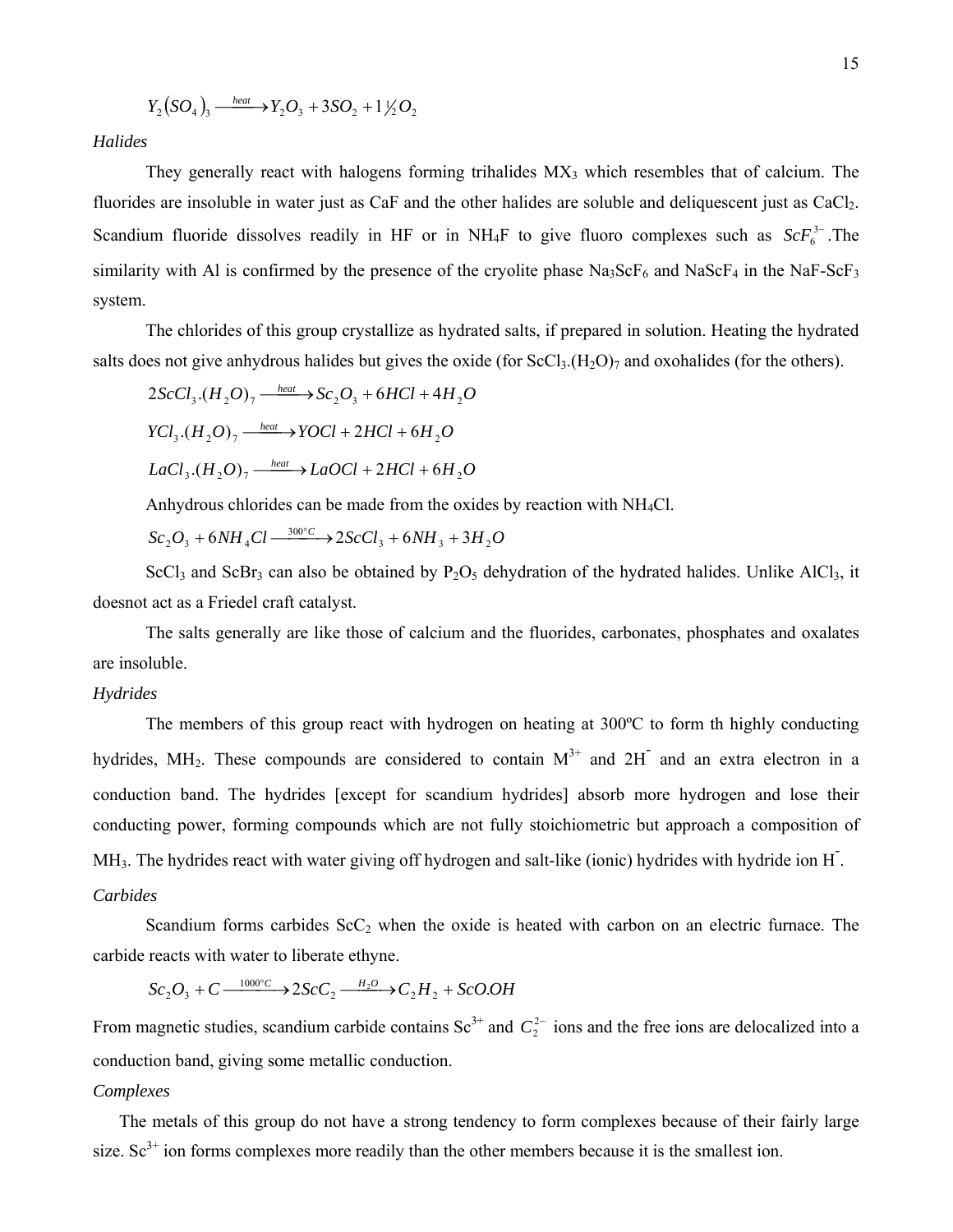#### **GROUP 4(IVB)-TITANIUM GROUP**

#### **ELECTRONIC STRUCTURE**

See table below for the Xenon based electronic structure.

| Element                                               |     |                                        |                                  | Symbol Electronic Structure Oxidation states* Abundance in %(ppm) |
|-------------------------------------------------------|-----|----------------------------------------|----------------------------------|-------------------------------------------------------------------|
| Titanium                                              | Ti. | $[Ar]3d^24S^2$                         | $(-1)$ , $(0)$ , $(2)$ , $3$ , 4 | $9\frac{6}{6}$ (6320)                                             |
| Zirconium                                             | Zr. | $[Kr]$ 4d <sup>2</sup> 5S <sup>2</sup> | $(2)$ , $(3)$ , 4                | 18\%(162)                                                         |
| Hafnium                                               | Ħf  | $[Xe]4f^{14}5d^26S^2$                  | (2), (3), 4                      | $45\% (2.8)$                                                      |
| <i>Most usual oxidation state is in <b>bold</b></i> . |     |                                        |                                  |                                                                   |

#### **Table 3.1: Electronic structures, oxidation states, relative abundance of the Scandium group**

Oxidation state that is unstable or in doubt are in parentheses

#### **OCCURRENCE**

Titanium is the  $9<sup>th</sup>$  most abundant metal in the earth's crust and occurs principally as rutile(titanium(IV) oxide-TiO<sub>2</sub>) and ilmenite (FeO. TiO<sub>2</sub>).

Zirconium occurs widely over the earth's crust but not in very concentrated deposits. It is found mainly in the minerals baddeleyite, a form of  $ZrO<sub>2</sub>$  and zircon,  $ZrSiO<sub>4</sub>$ .

Hafnium is found naturally in all zirconium mineral in the range of 1-2%. It is extremely diffucult to separate the two elements (more difficult than the lanthanides). But can be done satisfactorily by ion exchange, solvent extraction and electrochemical methods.

### **EXTRACTION**

It is not possible to obtain the metal by the common method of reduction with carbon because a very stable carbide is obtained. Also at high temperature, it burns in oxygen and nitrogen and will decompose steam on really strong heating. The metal is obtained by first converting the dioxide into titanium (IV) chloride (a covalent liquid) by mixing it with carbon and heating in a stream of chlorine.

 $TiO_{2(s)} + C_{(s)} + 2Cl_{2(g)} \xrightarrow{900^{\circ}C} TiCl_{4(l)} + CO_{2(g)}$ 

$$
2FeTiO_{3(s)} + 6C_{(s)} + 7Cl_{2(g)} \rightarrow 2TiCl_{4(l)} + 6CO + 2FeCl_3
$$

The tetrachloride with boiling point of 137°C is separated from the FeCl<sub>3</sub> and other impurities by fractional distillation, then subject to any of the following processes;

a. Kroll process: Here, the  $TiCl<sub>4</sub>$  is then reduced to metallic Ti by heating with either magnesium or sodium with a blanket of argon(traces of air makes the metal brittle).

$$
TiCl_{4(l)} + 2Mg_{(s)} \xrightarrow{1000-1150^{\circ}C} Ti_{(s)} + 2MgCl_{2(s)}
$$

The MgCl<sub>2</sub> is removed either by vacuum distillation or by leaching with H<sub>2</sub>O or with dilute HCl-as this will dissolve any excess Mg. This gives Ti metal as a spongy mass which may be fused in an electric arc under a high vacuum or an atmosphere of argon. This method is also used to produce zirconium

b. The van Arkel-de Boer method:

This is also used for other metals, (Ti, Zr). Extremely pure but small amount of Ti can be made from this process. Impure Ti or Zr are heated in an evacuated vessel with  $I_2$ . Ti $I_4$  or Zr $I_4$  is formed and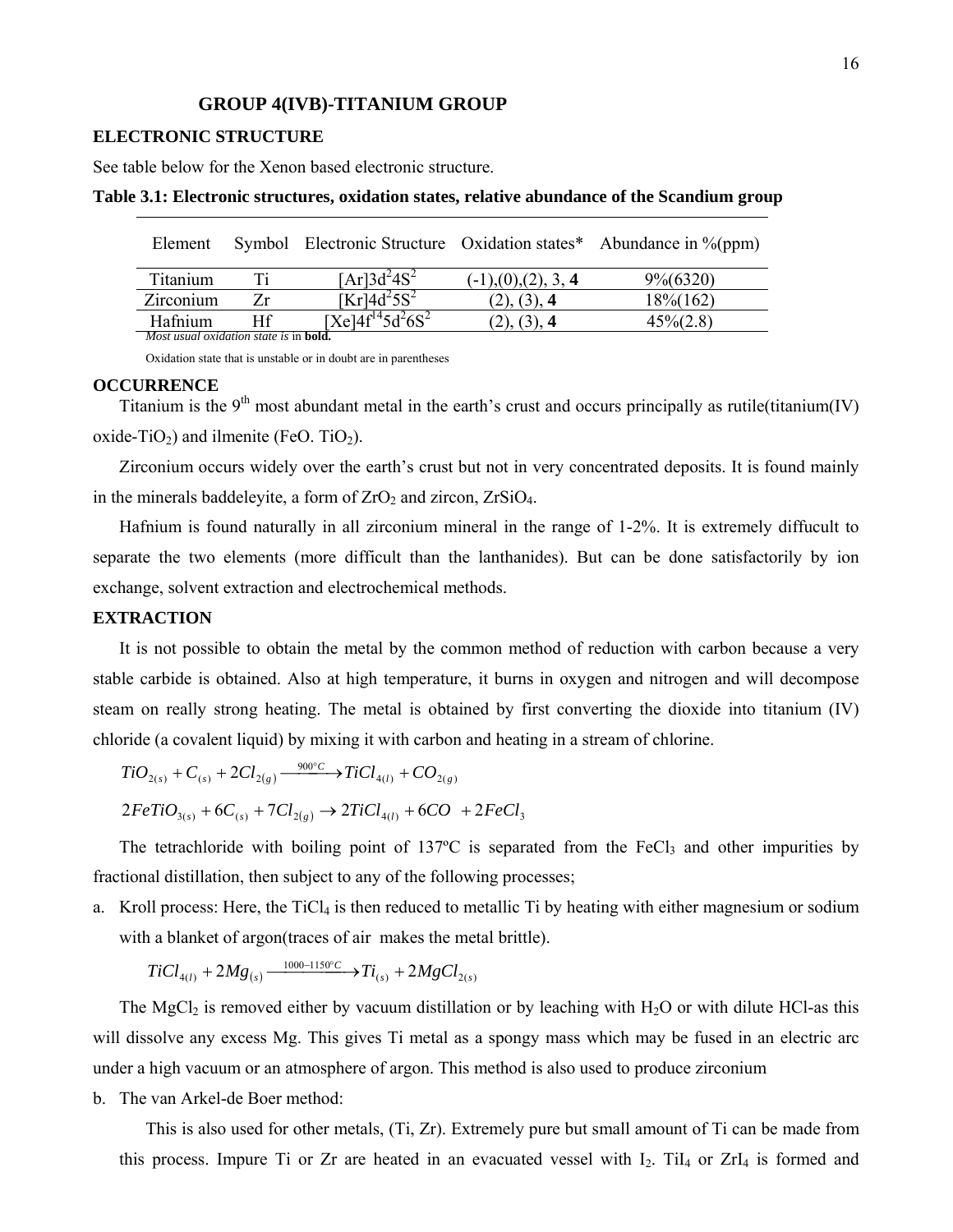volatilized, therefore separating from other impurities. At atmospheric pressure, TiI4 melts at

150ºC and boils at 377ºC. ZrI4 melts at 499ºC and boils at 600ºC. The pure MI4 vapour is decomposed on a white hot tungsten filament at low pressure. As more metal is deposited on the filament, it conducts electricity better, thus more electric current must be passed to keep it white hot.

$$
impureTi + 2I_2 \xrightarrow{50-250^{\circ}C} IiiI_4 \xrightarrow{1400^{\circ}C, Wfilament} Ti + 2I_2
$$

Zirconium is produced in a much smaller scale than Ti.

Zirconium and Hafnium are separated by solvent extraction of their nitrates into tri-n-butyl phosphates or thiocyanates into methylisobutyl ketone. They can also be separated by ion exchange of an alcoholic solution of the tetrachlorides on silica gel columns. On eluting the column with an alcohol/HCl mixture, the Zr comes out first.

## **GENERAL PROPERTIES**

|    | Atomic<br>radii | <b>Ionic</b><br>radii<br>$M^{+4}$ | $M.p^oC$ B.p°C |      | Density<br>$(gcm^{-3})$ |
|----|-----------------|-----------------------------------|----------------|------|-------------------------|
| Ti | 1 32            | 0.605                             | 1667           | 3285 | 4.50                    |
| Zr | 145             | 0.72                              | 1857           | 4200 | 6.51                    |
| Hf | -44             |                                   | 2222           | 4450 | 13 28                   |

**Table 3.2: Some Physical Properties** 

#### **Titanium**:

- 1. The metal has a hexagonal closed packed lattice and resembles other metals such as Fe and Ni. It is hard, has high melting point and density (about 60% that of steel and about as strong), but much lighter than steel.
- 2. Ti has better corrosion resistance than stainless steel.
- 3. It is a better conductor of heat and electricity than scandium group.
- 4. Although, it is unreactive at ordinary temperature, Ti combines directly with most nonmetals, for example,  $H_2$ , the halogens,  $O_2$ ,  $N_2$ , C, B, Si and S at elevated temperature. The nitride TiN and borides (TiB and TiB2) are interstitial compounds that are very stable, hard and refractory.
- 5. The metal is not attacked by mineral acids at room temperature or even hot aqueous alkali. It gives  $Ti<sup>III</sup>$ species with hot dilute HCl, whereas hot  $HNO<sub>3</sub>$  converts it into a hydrous oxide which is insoluble in acid or base.
- 6. The best solvents are HF or acids in which fluoride ions has been added. Such media dissolves Ti and hold it in solution as fluoro complexes.

 $Ti + 6HF \rightarrow H$ <sub>2</sub> $[TiF<sub>6</sub>] + 2H$ <sub>2</sub>

## **Zirconium and Hafnium**:

Zr and Hf have similar properties because of their similar size.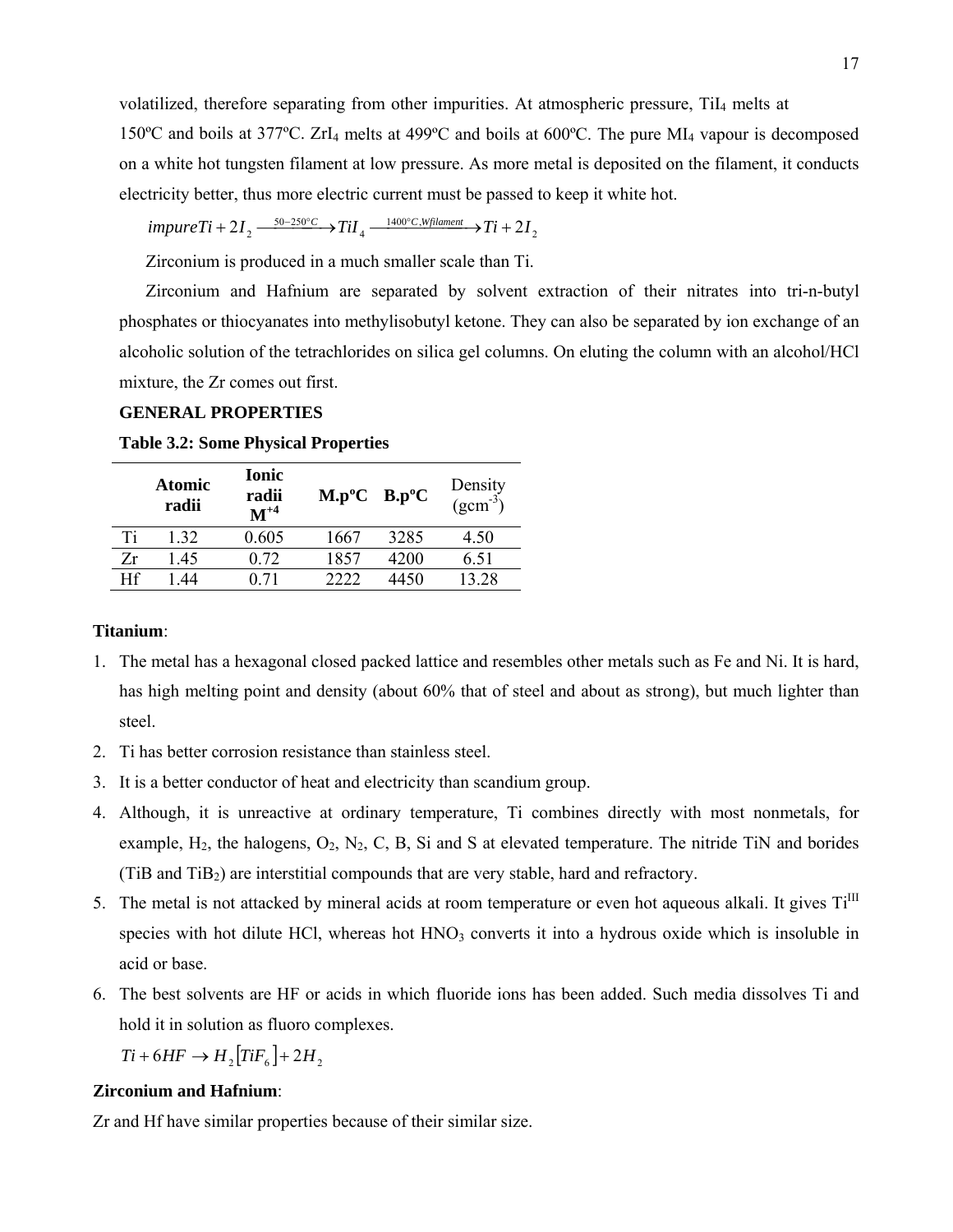- 1. The metals like Ti have high melting points, are hard and corrosion resistance(Zr is more resistant than Ti), resembling stainless steel in appearance.
- 2. Zr has low absorption of neutrons, however, Hf absorbs neutrons very strongly
- 3. Zr and Hf will burn in air at high temperature(like Ti) reacting more rapidly with nitrogen, than with oxygen to give a mixture of nitride, oxide and oxide nitride (eg  $Zr_2ON_2$ ).
- 4. They are fairly resistant to acids and are best dissolved in HF(like Ti) where the formation of anionic fluoro complexes is important in the stabilization of the solutions.

## **COMPOUNDS OF TITANIUM GROUP**

#### $(+4)$  States.-  $d^0$

This is the most common and stable oxidation state. It has a  $d<sup>0</sup>$  configuration with no unpaired electrons; hence their compounds are typically white or colourless and diamagnetic. The Ti<sup>4+</sup> ions do not exist in solution, but oxoions are formed instead. The titanyl ion  $TiO^{2+}$  is found in solution but it is usually polymerized in crystalline salts.



*Halides:* 

They form halides of the form MX<sub>4</sub>.

**Titanium:** Titanium(IV) chloride, TiCl<sub>4</sub> is made by passing chlorine over heated titanium or over a heated mixture of  $TiO<sub>2</sub>$  and carbon.

$$
Ti_{(s)} + 2Cl_{2(g)} \rightarrow TiCl_{4(1)}
$$

It is a covalent liquid which fumes in moist air and is hydrolysed by water to give  $TiO<sub>2</sub>$  and hydrogen chloride.

 $TiCl_{4(1)} + 2H_2O_{(1)} \rightarrow TiO_{2(s)} + 4HCl_{(g)}$ 

But hydrolysis with HCl, gives the oxochloride.

 $TiCl_{4(1)} + H_2O_{(1)} \xrightarrow{HCl} TiOCl_2 + 2HCl_{(g)}$ 

 $TiBr<sub>4</sub>$  and a metastable form of TiI<sub>4</sub> are crystalline at room temperature and isomrphous with  $SiI<sub>4</sub>$ , GeI<sub>4</sub> and SnI<sub>4</sub> having molecular lattices. The halides are made by heating the halogens and metals. TiF<sub>4</sub>, a white powder is obtained by reaction of  $F_2$  on titanium at 200°C. It can also be prepared from TiCl<sub>4</sub> by reaction with anhydrous HF. TiF4 sublimes readily and is hygroscopic.

 $TiCl<sub>4</sub> + 4HF \rightarrow TiF<sub>4</sub> + 4HCl$ 

All the halides acts as lewis acids(electron pair acceptor) with a with a variety of donors forming a large number of octahedral complexes.  $TiF_4 \xrightarrow{ConcHF} [TiF_6]^{2-}$  very stable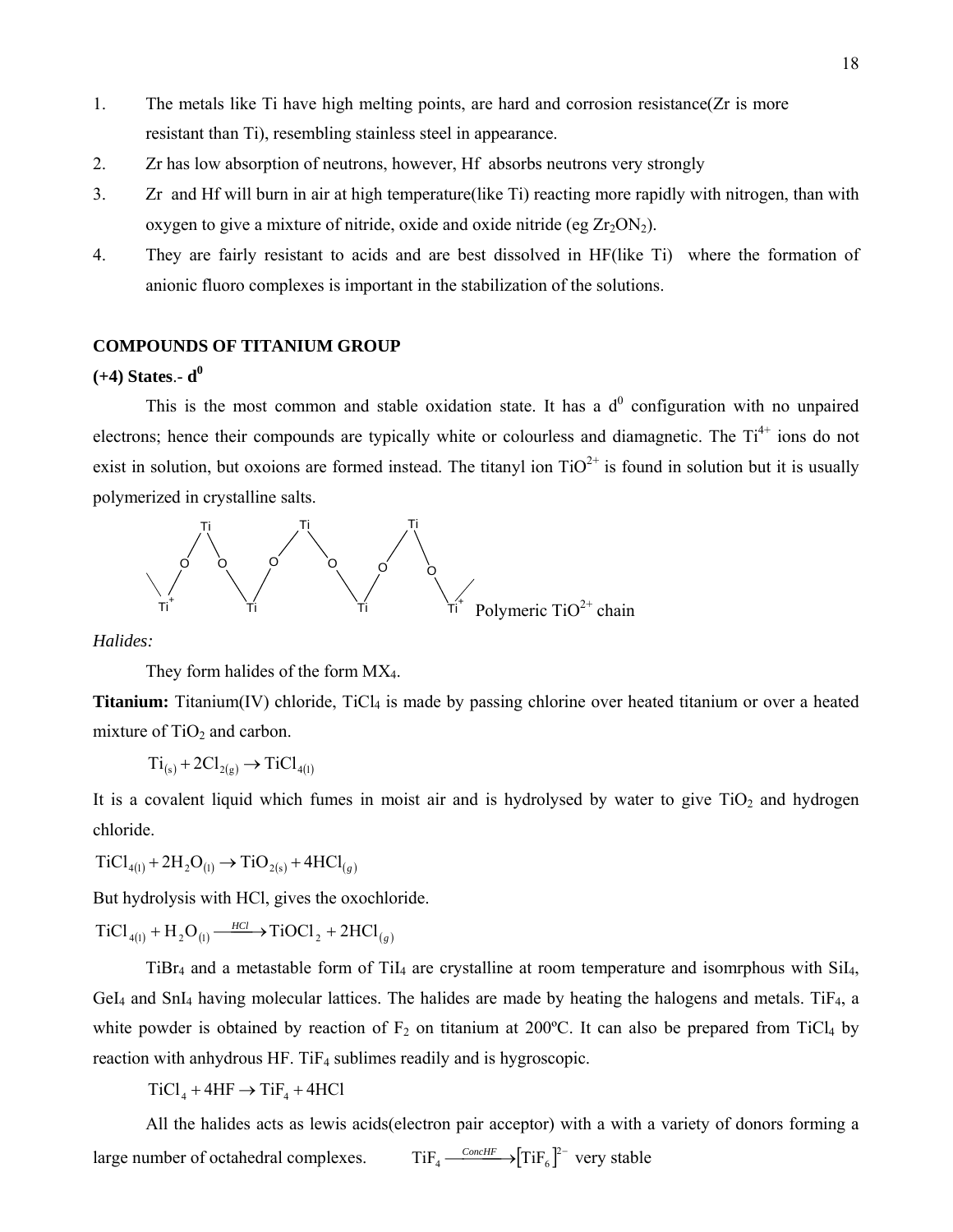#### **Zirconium and Hafnium**

The tetrahalides MCl4, MBr4 and MI4, are tetrahedral monomers in the gas phase, but the solids are polymers with halide bridging.

ZrCl<sub>4</sub> is a white solid which sublimes at 331°C, with zigzag chains of ZrCl<sub>6</sub> octahedral. ZrBr<sub>4</sub>, HfCl<sub>4</sub> and  $HfBr<sub>4</sub>$  are isotypic. In terms of chemical properties,  $ZrCl<sub>4</sub>$  resembles TiCl<sub>4</sub>. It also fumes in air and hydrolysed vigorously by water. Partial hydrolysis takes place at room temperature gives a stable oxide chloride. The chemistry of  $ZrBr_4$  and  $ZrI_4$  are similar to  $ZrCl_4$ .

 $Zr + 9H$ ,  $O \rightarrow ZrOCl$ ,  $.8H$ ,  $O + 2HCl$ 

 $ZrF_4$  is a white crystalline solid that sublimes at 903°C and unlike other halides, it is insoluble in dnor solvents. It has 8 coordinate structure with square antiprism joined by sharing fluorides.

ZrCl4, HfCl4 and some other halides also combine with neutral donors to form adducts of different stereochemistry, however, they are mainly octahedral [trans $MX_4L_2$ , cis  $MX_4(LL)$ ].

### *Oxides*

**Titanium:** Titanium(IV) oxide, TiO<sub>2</sub>, is a white ionic solid which is very stable and non-volatile. It exists in three polymorphic forms. The rutile structure contains  $Ti4^{2+}$  ions surrounded octahedrally by six  $O^{2-}$  ions(i.e each  $O^{2-}$  ion surrounded by 3 Ti<sup>4+</sup> ions). The anastase and the brookite are distorted octahedral arrangement of oxygen atoms about each Ti, two being relatively close. The oxides are insoluble in water. TiO<sub>2</sub> dissolves in hot conc.  $H_2SO_4$  to give titanyl sulphate(TiOSO<sub>4</sub>

It also forms titanate eg  $K_2TiO_3$ , so it is an amphoteric oxide. Barium oxide reacts with  $TiO_2$  to give BaTiO<sub>3</sub>(barium titanate), Ba<sub>2</sub>TiO<sub>4</sub>, Ba<sub>4</sub>Ti<sub>13</sub>O<sub>30</sub>, Ba<sub>6</sub>Ti<sub>17</sub>O<sub>340</sub>, This has ferroelectric properties. The Ba2+ ion is so large relative to the small ion  $Ti^{4+}$  that the  $Ti^{4+}$  rattles round in its octahedral hole. When an electric field is applied to a crystal of this material, it can be highly polarized because each of the titanium ion is drawn over to mone side of its octahedron, thus, causing an enormous electrical polarization of the crystal as a whole. Ba<sub>2</sub>TiO<sub>4</sub> has a discrete somewhat distorted  $TiO<sub>2</sub>$  tetrahedral.

#### **Zirconium and Hafnium:**

 $Zr(IV)$ solutions and hydroxides causes precipitation of white gelatinous  $ZrO<sub>2</sub> nH<sub>2</sub>O<sub>2</sub>$ . They exist as zirconyl ions  $ZrO^{2+}$  in solution and form polymeric species in crystallization. On strong heating, this hydrous oxide gives a hard white insoluble  $ZrO<sub>2</sub>$  (B.p 2700°C) and is resistance to attack by acids and alkalis. It has good mechanical properties which are used for crucibles and furnace cores. The basic properties increase with increase in atomic number, therefore,  $TiO<sub>2</sub>$  is amphoteric while  $ZrO<sub>2</sub>$  and  $HfO<sub>2</sub>$  are increasingly basic.

They also form zirconates and hafnates.

## **(+3) States**.- **d1**

They have the  $d<sup>1</sup>$  configuration and are coloured and diamagnetic. They are more basic than  $Ti<sup>4+</sup>$  and TiO<sub>2</sub>.(H<sub>2</sub>O)n is precipitated when alkali is added to  $Ti^{3+}$  solution. TiO<sub>3</sub>.(H<sub>2</sub>O)<sub>2</sub> is insoluble in excess alkali and coloured purple.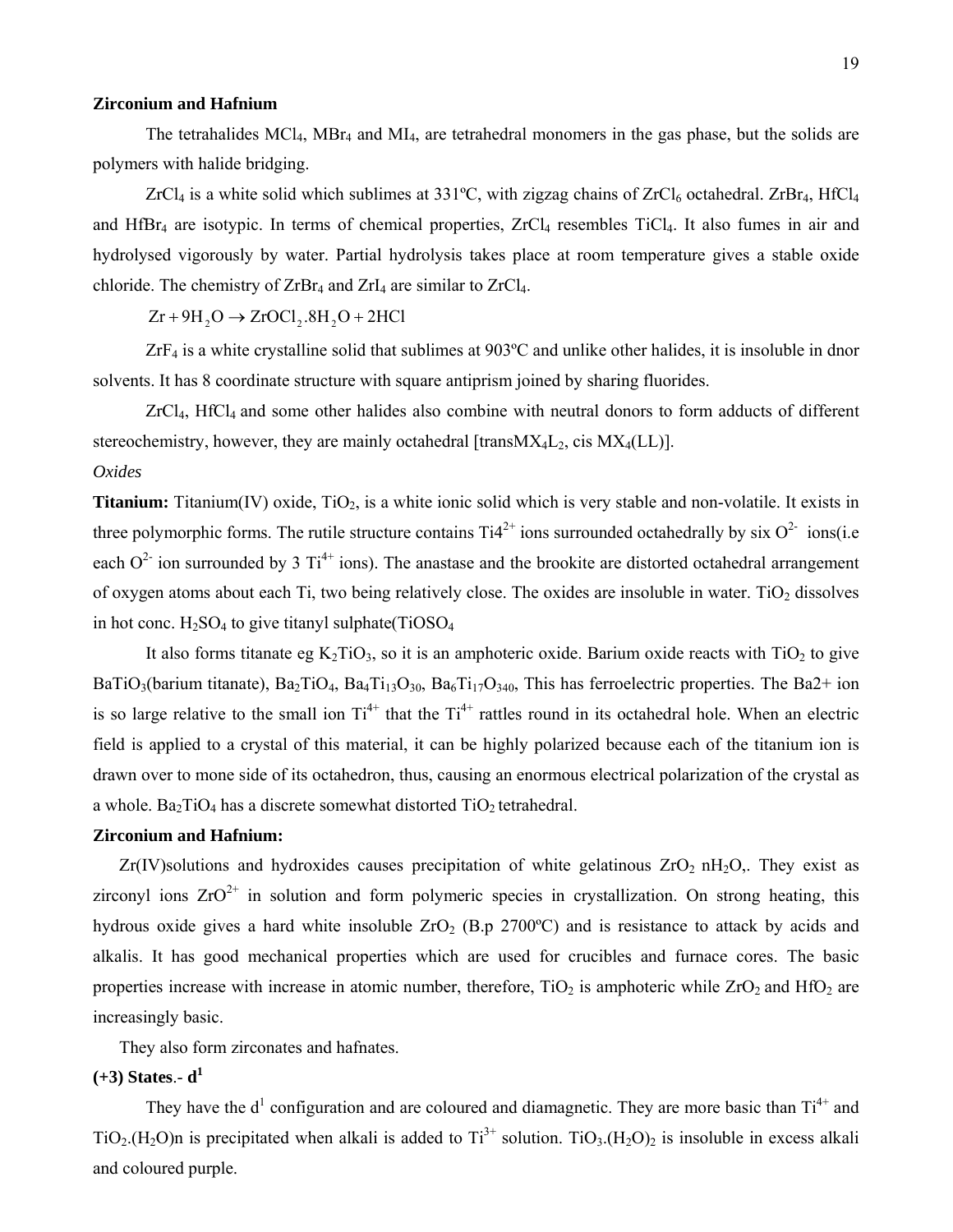$TiX<sub>3</sub>$  are readily formed by reducing  $TiX<sub>4</sub>$  compounds.

 $TiCl_4 + H_2 \xrightarrow{600^{\circ}C, reduction} \rightarrow TiCl_3 - violet powder$ 

TiCl<sub>3</sub> is very important in Ziegler-Natta catalyst.

Also, aqueous solution of  $[TiH_2O)_6]^{3+}$  ion can be readily obtained by reducing aqueous  $Ti^{4+}$  either electrolytically or with zinc.

$$
Ti^{4+} \xrightarrow{\text{Zn},\text{reducing}} [Ti(H_2O)_6]^{3+} \text{-violet.} aqua. \text{ion}
$$

This is a powerful reducing agent (more than  $Sn^{4+}$ ). It is oxidized directly by air and must be kept out of direct sunlight (under  $N_2$  or  $H_2$ ). There are two different hydrated forms of TiCl<sub>3</sub> with different colours. The two environments gives rise to different degree of crystal field splitting of d levels, hence the energy jump for single d electron is different in the two cases, thus, their different colours.

$$
TiCl_{4} \xrightarrow{\text{650°C}} TiCl_{3} \xrightarrow{\text{H}_2O} TiCl_{3} \xrightarrow{\text{H}_2O} Violet
$$
\n
$$
TiCl_{4} \xrightarrow{\text{650°C}} TiCl_{3} \xrightarrow{\text{H}_2O} Violet
$$
\n
$$
Tr(H_2O)_{5} Cl_{1}^{2+} Cl_{2} \xrightarrow{\text{Disproportionale}} \begin{Bmatrix} TiCl_{4} \\ on \text{ heating} \\ on \text{ heating} \end{Bmatrix}
$$
\n
$$
TiCl_{2}
$$
\n
$$
TiCl_{2}
$$

 $Ti<sup>3+</sup>$  is used and for volumetric analysis in the determination of  $Fe<sup>3+</sup>$  and organic nitro compounds. The end point is detected with NH<sub>4</sub>SCN which remains red while any  $Fe^{3+}$  is present or methylene blue which is reduced and discoloured as soon as  $Ti^{3+}$  is in excess.

$$
FeCl3 + TiCl3 + H2O \rightarrow FeCl2 + TiO Cl2 + 2HCl
$$

A wide variety of complexes are formed for example,  $[Ti^{3+}F_6]^{3}$ ,  $[TiBr_2$ .(dipyridyl)<sub>2</sub>]<sup>+</sup>,  $[TiCl_6]^{3}$  etc.

 $Zr(III)$  and Hf(III) are unstable in water and exist only as solid compounds.  $ZrCl<sub>3</sub>$ ,  $ZrBr<sub>3</sub>$ , and  $ZrI<sub>3</sub>$ exist and canbe synthesized by the reaction of ZnX<sub>4</sub> with ZrX in sealed systems at temperature 435 to 600°C. It is found to hat they have nonstoichiometric phases rather than distinct compounds,  $ZrX<sub>x</sub>$ . Hf<sub>x</sub> also exist. Their coordination chemistry is limited.

# **(+2) States**.- **d2**

These are less important compounds. Titanium (II) chloride,  $TiCl<sub>2</sub>$  can be obtained by reduction of the TiCl4, with Ti metal.

 $TiCl_{4(1)} + Ti_{(s)} \rightarrow 2TiCl_{2(s)}$ 

Like other titanium (II) compounds, it is a strong reducing agent. It is rapidly oxidized by air, acids and even water, so the  $Ti^{2+}$  ion cannot exist in aqueous solution. There are few complex halides such as [TiCl<sub>5</sub>]<sup>3-</sup> and [TiCl<sub>4</sub>]<sup>2-</sup> and adducts of TiCl<sub>2</sub> and MeCN and the complex trans[TiCl<sub>2</sub>dmpe<sub>2</sub>].

 $ZrCl<sub>2</sub>$ ,  $ZrBr<sub>2</sub>$ , and  $ZrI<sub>2</sub>$  exist and are made by the reaction of  $ZnX<sub>4</sub>$  with  $Zr$  at high temperature in sealed tantalum containers.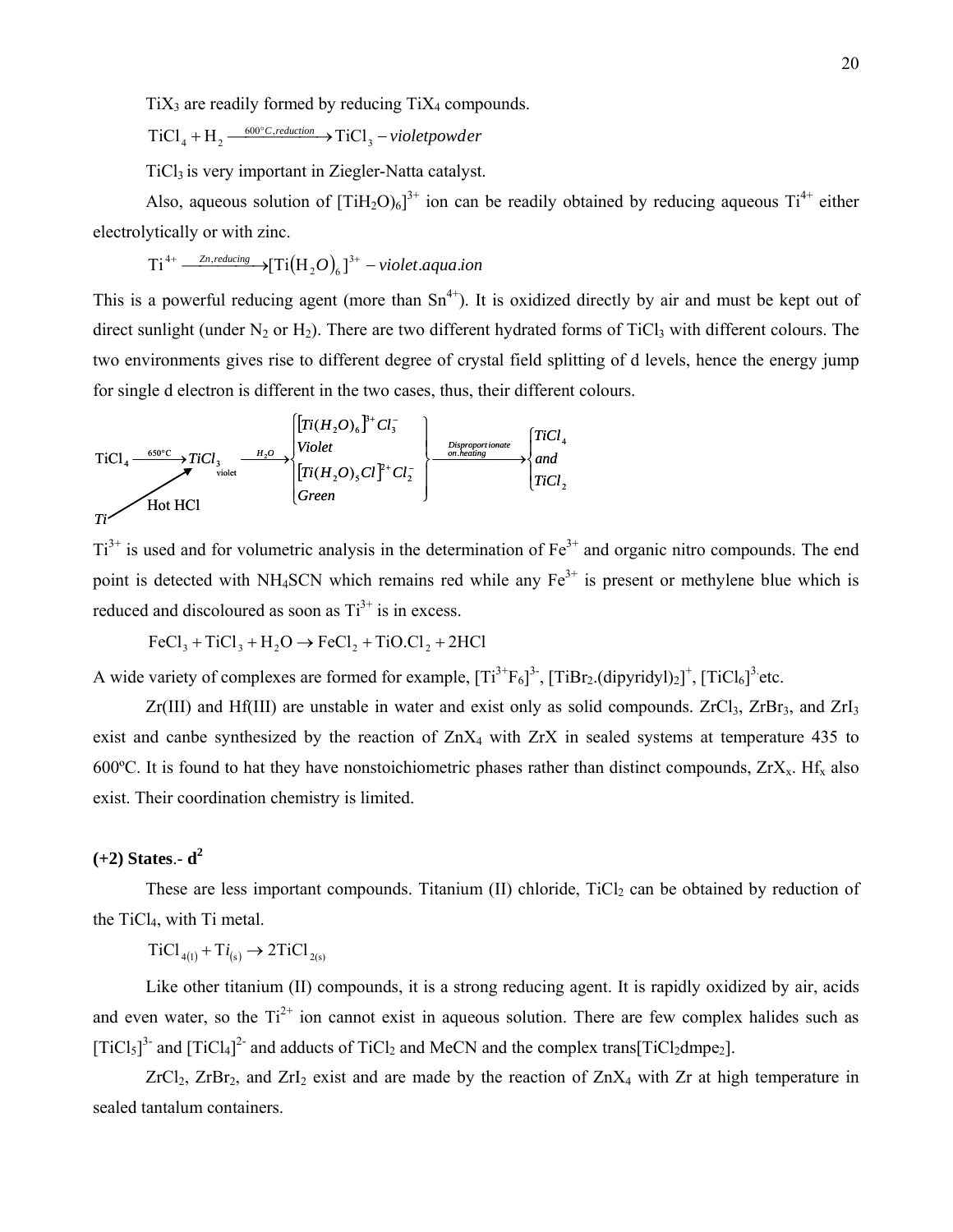### **GROUP 5(VB)-VANADIUM GROUP**

#### **ELECTRONIC STRUCTURE**

See table below for the [INERT gas] based electronic structure.

| Element                                               |    | Symbol Electronic Structure            | Oxidation states*                                      | Abundance in $\%$ (ppm) |
|-------------------------------------------------------|----|----------------------------------------|--------------------------------------------------------|-------------------------|
| Vanadium                                              |    | $[Ar]$ 3d <sup>3</sup> 4S <sup>2</sup> | $(-1)$ , $(0)$ , $(1)$ $(2)$ , <b>3</b> , <b>4</b> , 5 | 19%(136)                |
| Niobium                                               | Nh | [Kr] $4d35S2$                          | $(-1)$ , $(0)$ , $(1)$ , $(2)$ , $3$ , $(4)$ , 5       | $32\%/20$               |
| Tantalum                                              | Τа | $[Xel4f^{14}5d^{3}6S^{2}]$             | $(-1)$ , $(0)$ , $(1)$ , $(2)$ , $3$ , $(4)$ , 5       | 53\% (1.7)              |
| <i>Most usual oxidation state is in <b>bold</b></i> . |    |                                        |                                                        |                         |

#### **Table 4.1: Electronic structures, oxidation states, relative abundance of the Scandium group**

Oxidation state that is unstable or in doubt are in parentheses

# **OCCURRENCE AND EXTRACTION**

#### **Vanadium**

Vanadium is the  $19<sup>th</sup>$  most abundant element by weight in the earth's crust and  $5<sup>th</sup>$  most abundant transition metal. It is widely spread but has few concentrated deposits. Much is obtained as a by-product from other processes. It occurs in the following ores; lead ores as vanadinite  $PbCl_2.3Pb_3(VO_4)_2$ ; Uranium ores as carnotite  $K_2(UO)_2(VO_4)_2.3H_2O$  and also traces in crude oil.

The vanadate residues are heated with  $Na<sub>2</sub>CO<sub>3</sub>$  or NaCl at 800°C. The sodium vanadate NaVO<sub>3</sub> formed is then leached out with water, acidifed with  $H_2SO_4$  to precipitate red coloured sodium polyvanadate and heated to 700 $\degree$ C to give V<sub>2</sub>O<sub>5</sub>. This is the converted to ferrovanadium, an alloy with iron by reduction with Al in the presence of steel clippings.

 $3V_2O_{5(s)} + 10Al_{(s)} \rightarrow 6V_{(s)} + 5Al_2O_{3(s)}$ 

The principal use of the metal is an alloying ingredient in steel, pure vanadium is seldom extracted.

#### **Niobium and Tantalum**

Niobium and Tantalum occur together. The main sources of both are columbite-Tantalite series of minerals  $[(Fe/Mn)(Nb/Ta)<sub>2</sub>O<sub>6</sub>]$ . Niobium is also obtained from pyrochlorite(CaNaNb<sub>2</sub>O<sub>6</sub>F). However, 60% of tantalum is recovered from the slag obtained in the extraction process of Tin.

The ores are dissolved either by fusion with alkali or acids. They are separated by solvent extraction from dilute HF to methyl isobutylketone. The metals are then obtained either by reducing the pentoxides with Na or by electrolysis of molten fluoro complexes such as  $K_2[NbF_7]$ .

### **Oxidation State**

The maximum oxidation state in this group is  $(+V)$ . But all show oxidation state from range -1 to +V. In vanadium, the +2 and +3 states are reducing, but +4 is stable and +5 is slightly oxidizing. However,  $V<sup>4+</sup>$  doesnot exist as such in aqueous solution because it is highly charged and has a small ionic radii. Ions like this are able to exert profound polarizing effect on neighboring water molecules and oxo ions( $O^{2}$ ) eg VO<sup>2-</sup>. For Nb and Ta, +5 is most stable. V(+5) is reduced by Zn and acid to V(2+). Nb(5+) is also reduced to Nb(3+) but Ta(5+) is not reduced. This shows the increasing stability of the 5+ state on descending the group while lower oxidation state becomes less stable.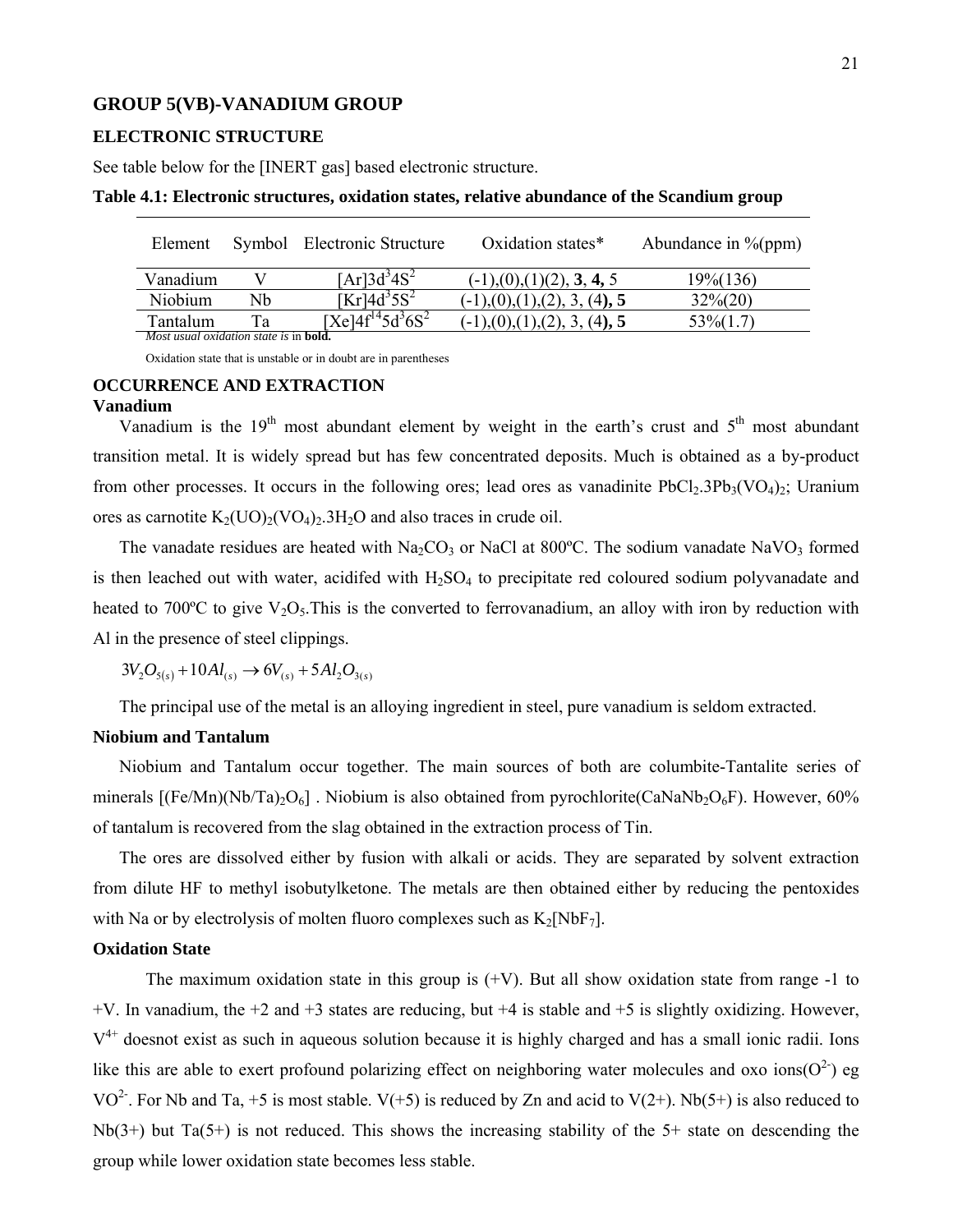#### **GENERAL PROPERTIES**

| Ionic radii |               |          |          |          |          |              |
|-------------|---------------|----------|----------|----------|----------|--------------|
|             | <b>Atomic</b> |          |          | $M.p^oC$ | $B.p^oC$ | Density      |
|             | radii         | $M^{+2}$ | $M^{+3}$ |          |          | $(gcm^{-3})$ |
|             |               |          |          |          |          |              |
|             | 1.22          | 0.79     | 0.64     | 1915     | 3350     | 6.11         |
| Nb          | 1.34          |          | 0.72     | 2468     | 4758     | 8.57         |
| Ta          | 1.34          |          | 0.72     | 2980     | 5534     | 16.65        |

**: Some Physical Properties of the Vanadium Group** 

- 1. They are silvery coloured metals
- 2. They have high melting point with V having the highest in the  $1<sup>st</sup>$  row transition metal(this is associated with the maximum participation of d electrons in metallic bonding).
- 3. The pure metals are soft and ductile, but the presence of impurities(even in trace amounts) makes them hard and brittle.
- 4. They are resistant to corrosion due to formation of surface film of oxide
- 5. At room temp., they are unaffected by air, water or acids other than HF with which they form complexes.
- 6. V dissolves slowly in hot dilute  $HNO<sub>3</sub>$  and hot conc.  $H<sub>2</sub>SO<sub>4</sub>$  and HCl, aqua regia.
- 7. V is unaffected by alkali but Nb and Ta dissolve in fused alkali.
- 8. At elevated temp., they combine with nonmetals like  $N_2$  and  $O_2$  to form non stoichiometric compounds
- 9. The tendency to form ionic compounds decreases as the oxidation states increases.

 $V^{2+}$  and  $V^{3+}$  are reducing and exist both in solid and solutions.

 $V^{4+}$  is dominated by  $VO^{2+}$  ion. They are stable and exist in solid and solution(as hydrated ion). Also, they form covalent compounds.

 $V^{5+}$  may be covalent or form  $VO_2^+$  or  $VO_4^{3+}$ ) hydrated ions. Nb and Ta form mainly 5+ compounds.

10. The oxidation states below 5+ are coloured because the have incomplete d shell of electrons(give d-d). The 5+ has a  $d^{\circ}$  configuration and so colourless compounds are expected. NbF<sub>5</sub>, TaF<sub>5</sub> and TaCl<sub>5</sub> are white, but  $V_2O_5$  is red, NbCl<sub>5</sub> and NbBr<sub>5</sub> are yellow and orange respectively. This is attributed to charge transfer.

## **COMPOUNDS OF VANADIUM GROUP**

#### **VANADIUM**

# *Vanadium(5+)*

Vanadium (5+) is a powerful oxidant and requires only a mild reducing agent to be reduced to vanadium(4+).

It forms  $VF<sub>5</sub>$ , a volatile white solid which is readily hydrolysed and is a good fluorinating agent.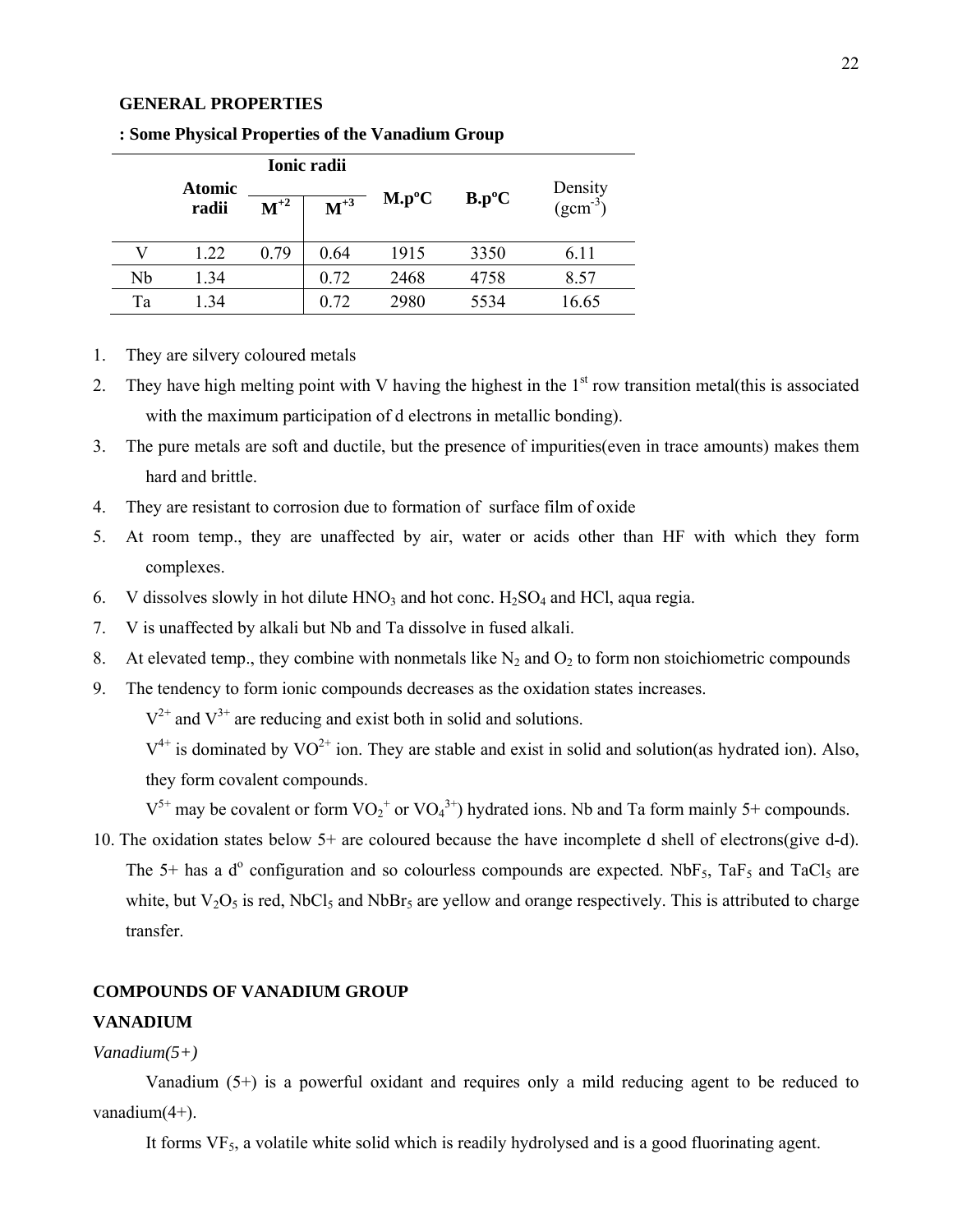Pure  $V_2O_5$  is an orange or red powder depending on its state. It is amphoteric, sparingly

soluble in water but dissolves in alkalis to give a wide range of vanadates and in strong acids to form complexes of  $[VO_2]^+$ . It is prepared by heating  $[NH_4][VO_3]$ .

 $2[NH_4][VO_3] \longrightarrow V_2O_5 + H_2O + 2NH_3$ 

*Vanadium(4+)* 

The highest chloride is VCl4. It is toxic, red-brown liquid.

 $VO<sub>2</sub>$  is prepared by heating  $V<sub>2</sub>O<sub>5</sub>$  with  $H<sub>2</sub>C<sub>2</sub>O<sub>4</sub>$ .

*Vanadium(3+)* 

The trihalides  $VF_3$ ,  $VCl_3$ ,  $VBr_3$  and  $VI_3$  are known.

| V trihalides     | <b>Properties</b>              | <b>Preparation</b>                                                             |
|------------------|--------------------------------|--------------------------------------------------------------------------------|
| VF <sub>3</sub>  | Yellow-green insoluble         | From V and HF at 500K                                                          |
| $\text{VC1}_3$   | Violet, hygroscopic solid      | Anhydrous form prepared by decomposition of $VCI4$ at                          |
|                  |                                | 420K                                                                           |
| VBr <sub>3</sub> | green-black water soluble<br>A | Reaction of VCl <sub>3</sub> with BBr <sub>3</sub> or V with Br <sub>2</sub> . |
|                  | solid                          |                                                                                |
| VI <sub>3</sub>  | Brown, hygroscopic solid       | From V with $I_2$                                                              |

Vanadium(III) forms a variety of octahedral complexes eg *mer*-[VCl<sub>3</sub>(THF)<sub>3</sub>]

*Vanadium(2+)* 

| V trihalides     | <b>Properties</b> | <b>Preparation</b>                                                  |
|------------------|-------------------|---------------------------------------------------------------------|
| VF <sub>2</sub>  | blue              | It is converted from $VCl_2$ by reaction with HF and H <sub>2</sub> |
| $\text{VC1}_2$   | Green             | $\text{VCl}_2$ is made from $\text{VCl}_3$ and $\text{H}_2$ at 770K |
| VBr <sub>2</sub> | Brown-red         | Same as for $\text{VCl}_2$ from $\text{VBr}_3$                      |
| VI <sub>2</sub>  | Violet            | Same as for $\text{VCl}_2$ from $\text{VI}_3$                       |

Vanadium (II) oxide is a grey, metallic solid which is obtained by reduction of the higher oxides at high temperatures. It is non-stoichiometric, varying in composition from 0.8 to 1.3.

Example of a simple complex is  $[V(CN)_6]^4$ , the K+ salt of which is madeby reducing K<sub>4</sub>[V(CN)<sub>7</sub>] with K metal in liquid NH<sub>3</sub>. [V(CN)<sub>6</sub>]<sup>4-</sup>has a magnetic moment of  $3.5\mu_B$  but is close to the spin-only value of  $3.85<sub>u</sub>B$ .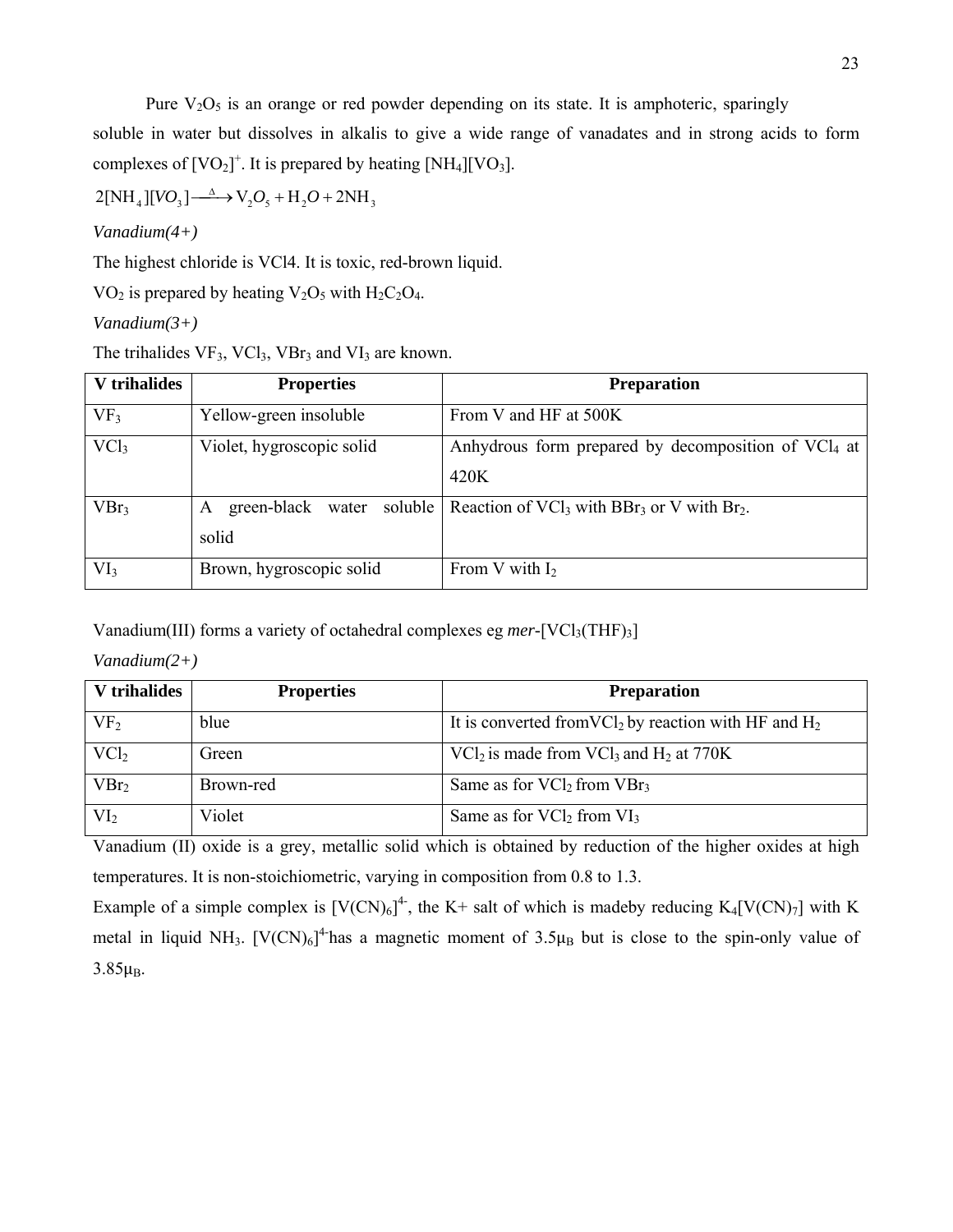| Element        | Electronic structure                           | Oxidation states                |
|----------------|------------------------------------------------|---------------------------------|
| Chromium(Cr)   | $[Ar]$ 3d <sup>3</sup> 4s <sup>1</sup>         | $-II,-!$<br>0,I,II,III          |
|                |                                                | IV, V, VI                       |
| Molybdenum(Mo) | $[Kr]$ 4d <sup>3</sup> 5s <sup>1</sup>         | $-II, 0, I, II, III, IV, V, VI$ |
| Tungsten $(W)$ | [Xe] $4f^{14}$ 5d <sup>5</sup> 6s <sup>1</sup> | 0,I,II,III,IV, V, VI            |

**Chromium Group / VIB** 

## **Occurrence and Isolation**

The elements have even atomic numbers and are relatively abundant. Cr occurs as the ore chromite  $(FeCr<sub>2</sub>O<sub>4</sub>)$  most important Crocoite ( PbCrO<sub>4</sub>) and Chromochre (Cr<sub>2</sub>O<sub>3</sub>). Mo occurs as molybdenite MoS<sub>2</sub>, which is converted to MoO3 and then reduced with  $H_2$ . While W, occurs in the form of tungstates the most common being wolframite FeWO4. MnWO4. W is extracted from its ores by fusion with sodium carbonate.

General Properties and Their Trends

- The metals are hard and very high meling points and low volatility. W is the element with the next highest m.pt to C.
- Cr is unreactive or passive at low temperatures because it is protected by a surface of oxide.
- Cr dissolve in HCl and  $H_2SO_4$ .
- Mo and W are relatively inert and are only slightly attacked by aqueous acids and alkalis.

# **Compounds of the Elements**

- 1) Halides
	- Anhydrous Cr(II) halides can be made either by reducing the trihalides with  $H_2$  at 500 $^{\circ}$ C. The (+II) halides of Mo and W do not have simple formula and do not exist as simple ions.
	- CrCl<sub>3</sub> is not very soluble in water unless  $Cr^{2+}$  ions are present.  $Cr^{3+}$  ions form an enormous number and variety of octahedral complexes including the aquo and halogen complexes.
	- $Mof<sub>6</sub>$  and WF<sub>6</sub> are volatile and easily hydrolysed. They are diamagnetic and colourless as expected for a  $d^0$  configuration.
	- **WCl6** is black and WBr<sub>6</sub> is a dark blue.
- 2) Oxides

The main oxides are: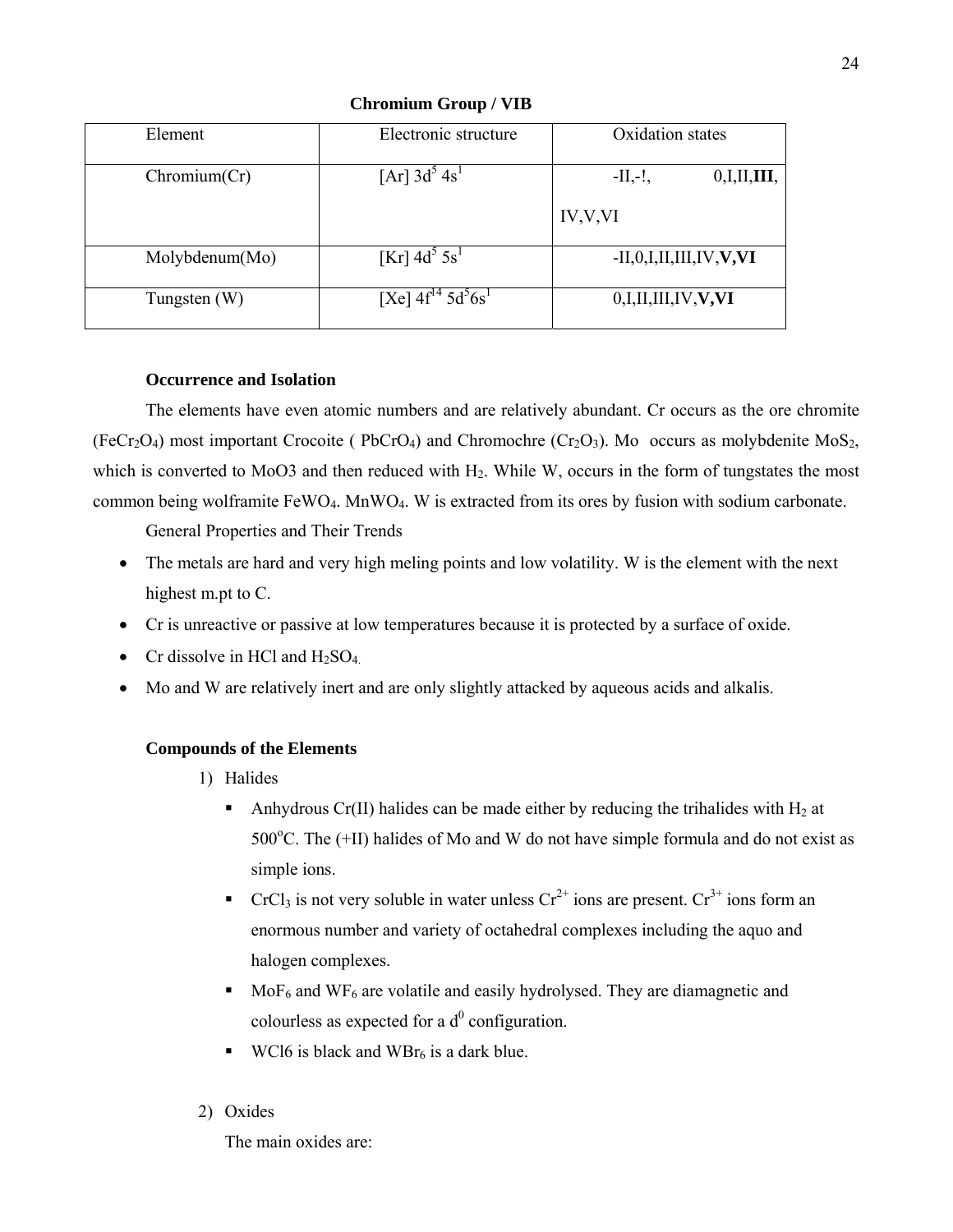| $+III$                         | $+IV$            |                                | $+VI$            |
|--------------------------------|------------------|--------------------------------|------------------|
| Cr <sub>2</sub> O <sub>3</sub> | CrO <sub>2</sub> |                                | CrO <sub>3</sub> |
| -                              | MoO <sub>2</sub> | Mo <sub>2</sub> O <sub>5</sub> | MoO <sub>3</sub> |
| $\overline{\phantom{0}}$       | WO <sub>2</sub>  | $\overline{\phantom{0}}$       | WO <sub>3</sub>  |

# 3) Oxyhalides

MO2Cl2 may be formed by dissolving the trioxide in strong acids.

## **Uses**

- Cr is used in many ferrous alloys including stainless and for these purposes ferrochromium is produced.
- Mo and W alloyed with steel make very hard alloy which are used to make cutting steel and machine tool.
- W is used as a filament in electric bulbs.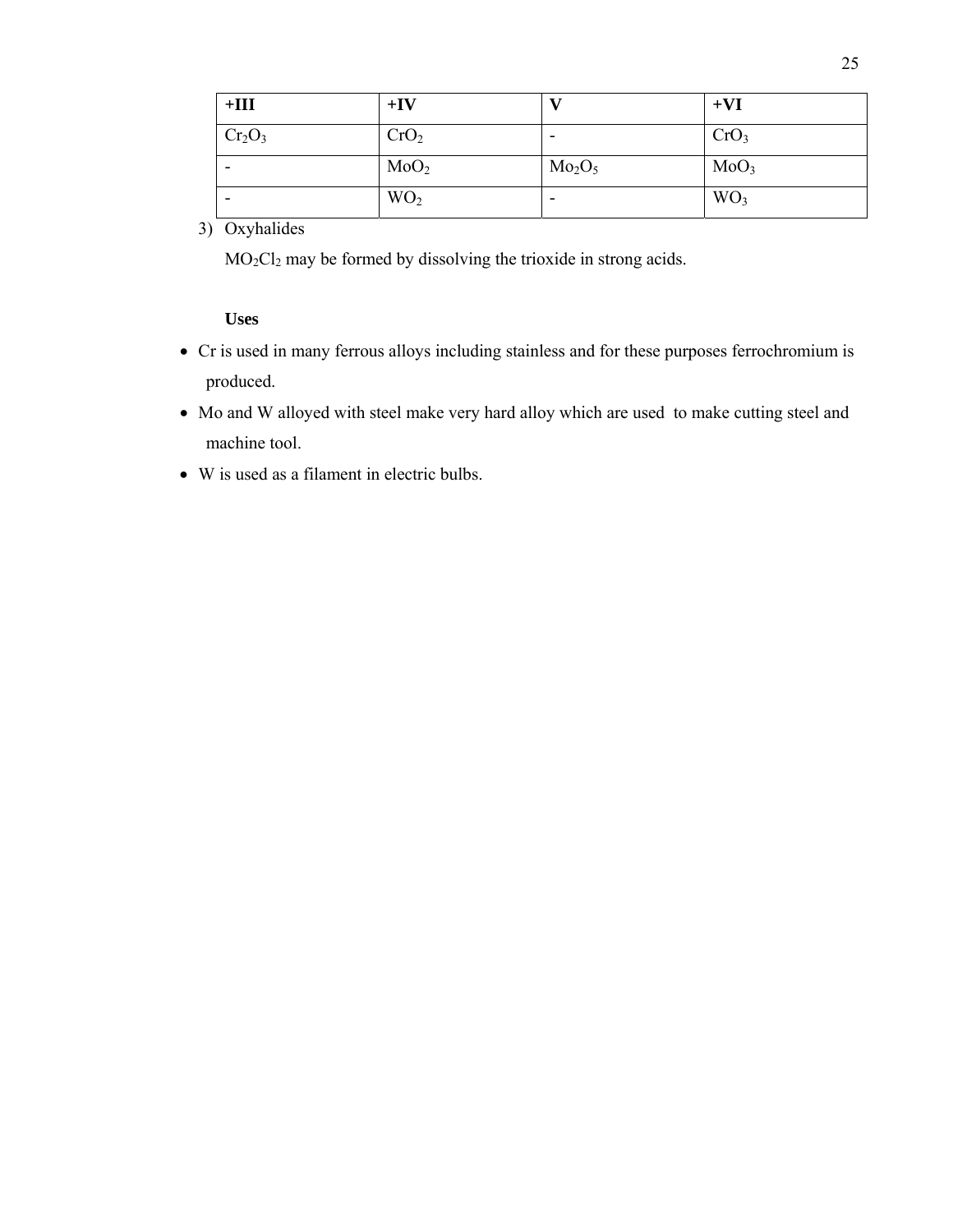| Element        | Electronic structure                           | Oxidation states                |
|----------------|------------------------------------------------|---------------------------------|
| Manganese(Mn)  | $[Ar]$ 3d <sup>3</sup> 4s <sup>2</sup>         | $-III$ ,<br>0,I,II,III,<br>,-1, |
|                |                                                | IV, V, VI                       |
| Technetium(Tc) | $[Kr]$ 4d <sup>3</sup> 5s <sup>2</sup>         | 0,II,(III),IV,(V), (VI),        |
|                |                                                | <b>VII</b>                      |
| Rhenium (Re)   | [Xe] $4f^{14}$ 5d <sup>5</sup> 6s <sup>2</sup> | $-1, 0, I, II, III, IV, V, VI,$ |
|                |                                                | <b>VII</b>                      |

**Manganese Group / VIIB** 

## **Occurrence and Isolation**

Pure Mn is obtained by reducing  $MnO2$  or  $Mn<sub>3</sub>O<sub>4</sub>$  with Al(thermite reaction). Technetium is obtained from spent uranium fuel rods from nuclear reactors. Re occurs in small amount in Mo ores and is recovered from flue dust from roasting Mo sulphide ores.

General Properties and Their Trends

- The metals are hard and very high meling points and low volatility.
- Many ionic compounds of Mn are known, but Tc and Re have virtually no aqueous ionic chemistry apart from the oxo ions  $TcO_4^-$  and  $ReO_4^-$
- Almost all Mn compounds are coloured, while Re(VII) are colourless.
- Mn is much more reactive than Re, which is in contrast to Group I and II
- Re tends to attain a higher oxidation state than Mn when they both react with the same element.
- •

# **Compounds of the Elements**

- 1) Oxides e.g  $MnO<sub>2</sub>$  which is used in the manufacture of dry cell batteries.
- 2) Oxoanions e.g  $ReO<sub>4</sub>$
- 3) Halides and oxyhalides e.g  $TcF_6$ , MnF<sub>4</sub> etc

# **Uses**

- Mn is an important additive to steel because it removes both  $O_2$  and S and so improves the strength.
- Used in many alloys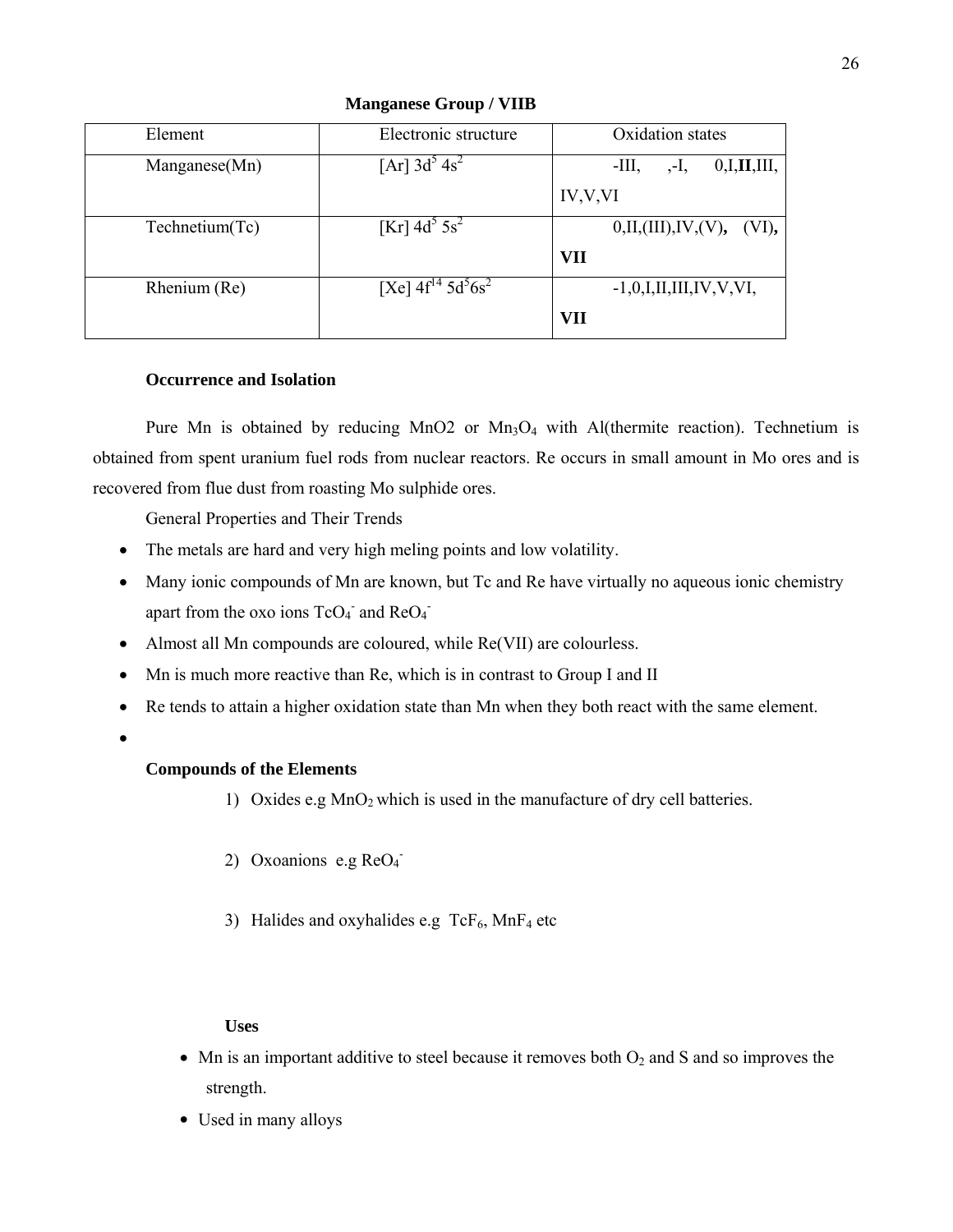### **Iron, Cobalt and Nickel Group – Group VIIIB**

| Iron $(Fe)$   | Cobalt (Co)    | Nickel(Ni)    |
|---------------|----------------|---------------|
| Ruthenium(Ru) | Rhodium(Rh)    | Palladium(Pd) |
| Osmium(Os)    | Iridium $(Ir)$ | Platinum(Pt)  |

The horizontal similarities between these elements are greater than anywhere else in the Periodic Table except among VIIIB of Periodic Table. The elements will be considered in vertical groups.

| Element | Electronic structure                           | Oxidation states                  |
|---------|------------------------------------------------|-----------------------------------|
| Fe      | $[Ar]$ 3d <sup>6</sup> 4s <sup>2</sup>         | -II, $0,(I)$ , II, III, IV, V, VI |
| Ru      | $[Kr]$ 4d <sup>o</sup> 5s <sup>2</sup>         | -III, $0,(I),II,III, IV, V, VI,$  |
|         |                                                | VII, VIII                         |
| )s      | [Xe] $4f^{14}$ 5d <sup>o</sup> 6s <sup>2</sup> | 0,II,III, IV, V, VI, (VII), VIII  |

Iron is extracted from its oxides ( haematite  $Fe<sub>2</sub>O<sub>3</sub>$ , magnetite  $Fe<sub>3</sub>O<sub>4</sub>$ ) in blast furnace. Ru and Os are present in trace amount( $10^{-3}$ ppm) in the earth crust.

### **General Properties**

**Iron Group** 

Expectedly, contrast between the first element and the two heavier elements are noticeable.

Iron is white, is not very hard and is quite reactive over other. It dissolves in cold dilute nonoxidizing acids forming  $Fe^{2+}$ , but if warm in the presence of air some  $Fe^{3+}$  ions are formed whilst oxidizing acids give only  $Fe<sup>3+</sup>$ .

Ru and Os are noble, and are very resistant to attack by acids though Os is oxidized to  $OsO<sub>4</sub>$  by aqua regia.

Ru and Os are noble and do not react with water.

Fe also reacts fairly easily with most non-metals while Ru and Os do so only with difficulty at high temperatures except in the case of oxidizing agents such as  $Cl_2$  and  $F_2$ .

It is evident that as the size of atom decreases across each period, the tendency to form compounds with high CNs is diminishing, Os has greater tendency than Ru to adopt a CN of 6 in the higher oxidation state.

#### **Oxides**

|      | $+VIII$          | $+IV$            | $+{\rm III}$                       | $+$ II |
|------|------------------|------------------|------------------------------------|--------|
| Fe   |                  |                  | Fe <sub>2</sub> O <sub>3</sub>     | FeO    |
| $Ru$ | RuO <sub>4</sub> | RuO <sub>2</sub> | Ru <sub>2</sub> O <sub>3</sub> (H) |        |
|      |                  |                  | $_{2}O)$                           |        |
| Os   | OsO <sub>4</sub> | OsO <sub>2</sub> |                                    |        |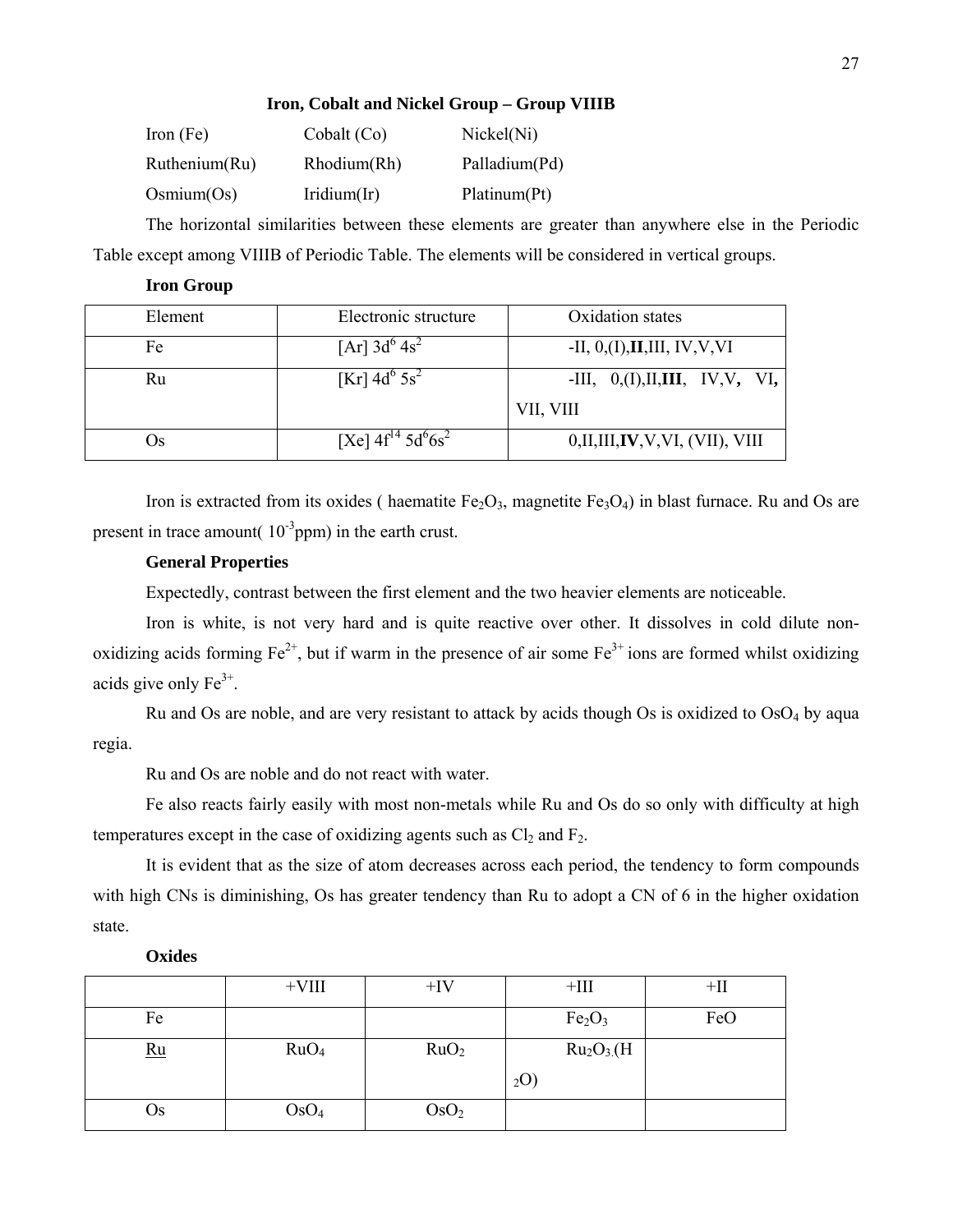## **Halides and Oxohalides**

The halides of this group include : OsF<sub>7</sub>, ReF<sub>7</sub>, OsCl<sub>5</sub>

# **Complexes of the Elements**

The (-II) state occurs in the carbonyl ion  $[Fe(CO)_4]^2$  and zero valent state occurs in the carbonyl e.g [  $Fe(CO)_5$ ], [  $Fe(CO)_9$ ], [  $Fe(CO)_{12}$ ], [  $Os(CO)_5$ ] etc.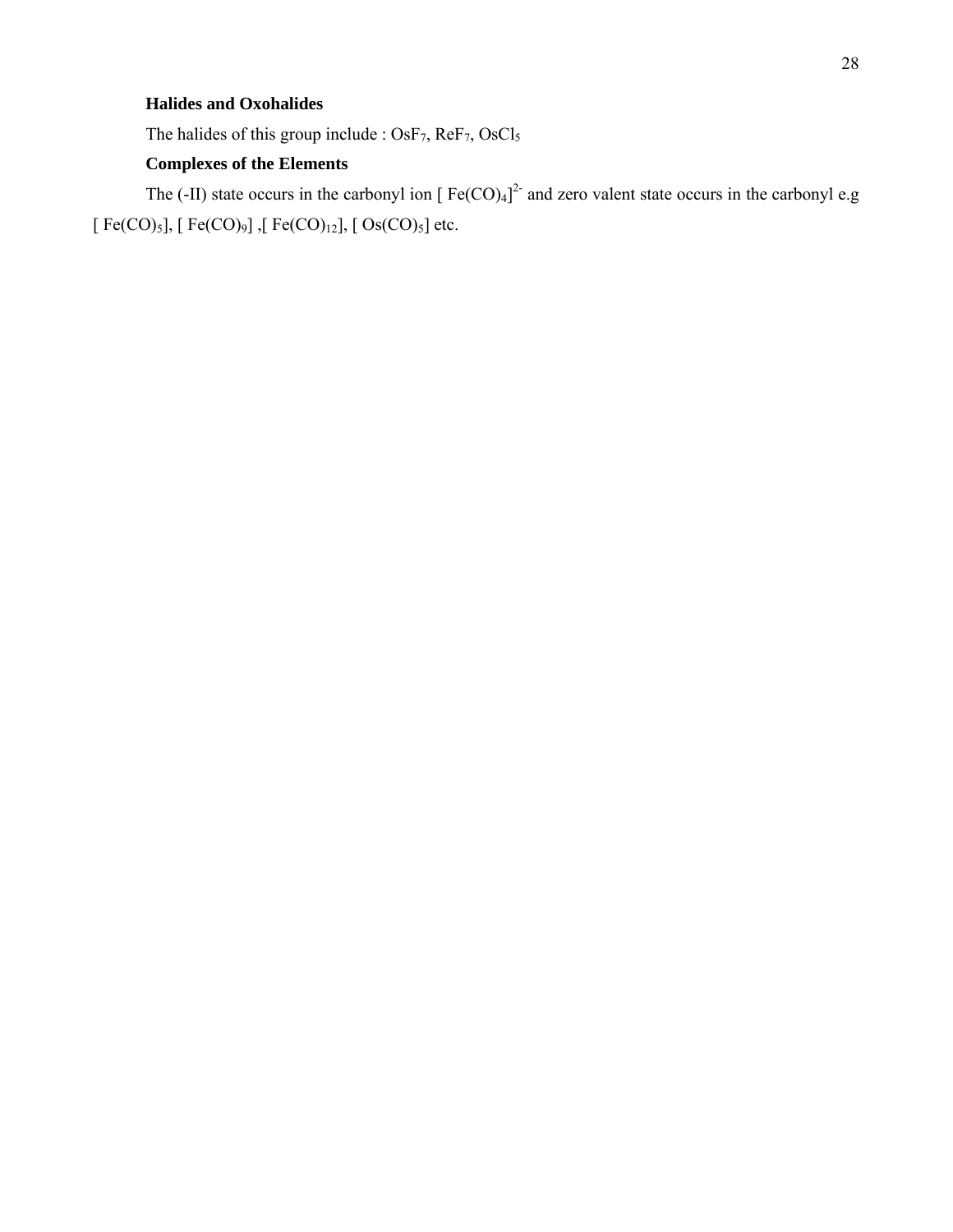| Element    | Electronic structure                     | Oxidation states                              |
|------------|------------------------------------------|-----------------------------------------------|
| Copper- Cu | $[Ar]$ 3d <sup>10</sup> 4s <sup>1</sup>  | I, II, III                                    |
| Silver-Ag  | $[Kr]$ 4d <sup>10</sup> 5s <sup>1</sup>  | I, II, III                                    |
| Gold-Au    | [Xe] $4f^{14}$ $5d^{10}$ 6s <sup>1</sup> | $\mathrm{I},\!(\mathrm{II}),\!(\mathrm{III})$ |

**Copper Group – Group 1B** 

Copper occurs to the extent of 70ppm in the earth's crust. The most common ore is chalcopyrites  $CuFeS<sub>2</sub>$  but other sulphides Cu<sub>2</sub>S and CuS, the basic carbonate malachite CuCO<sub>3</sub> .Cu(OH)2 and arsenide ores Cu3AsS4 are also found. Ag is widely distributed in sulphide ores of which argentite Ag2S is most important. Au is also widely distributed and is associated with quartz or pyrite.